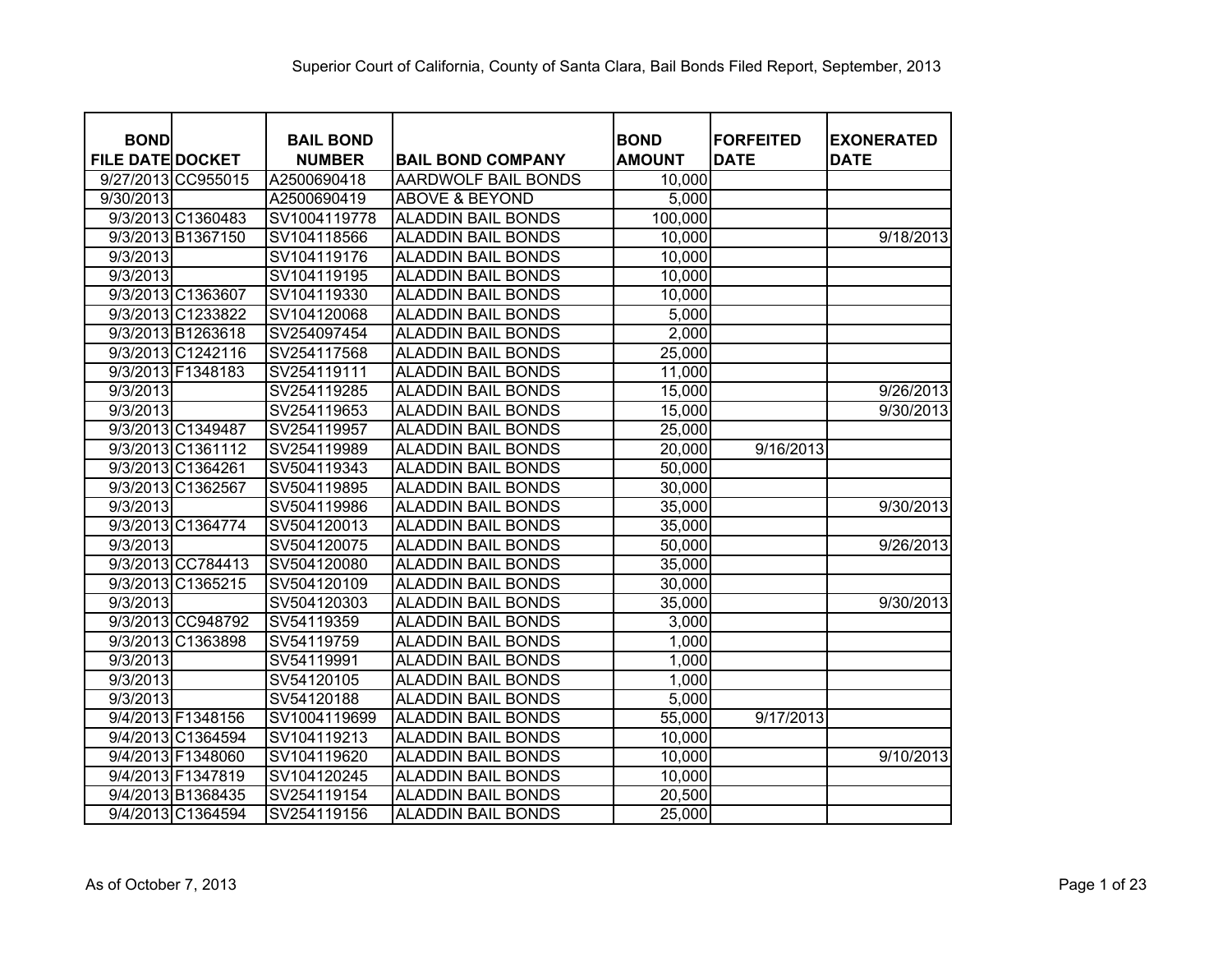| <b>BOND</b><br><b>FILE DATE DOCKET</b> | <b>BAIL BOND</b><br><b>NUMBER</b> | <b>BAIL BOND COMPANY</b>  | <b>BOND</b><br><b>AMOUNT</b> | <b>FORFEITED</b><br><b>DATE</b> | <b>EXONERATED</b><br><b>DATE</b> |
|----------------------------------------|-----------------------------------|---------------------------|------------------------------|---------------------------------|----------------------------------|
| 9/4/2013                               | SV254119199                       | <b>ALADDIN BAIL BONDS</b> | 25,000                       |                                 |                                  |
| 9/4/2013 C1364594                      | SV254119207                       | <b>ALADDIN BAIL BONDS</b> | 10,000                       |                                 |                                  |
| 9/4/2013 C1364594                      | SV254119407                       | <b>ALADDIN BAIL BONDS</b> | 20,000                       |                                 |                                  |
| 9/4/2013 C1364594                      | SV254119422                       | <b>ALADDIN BAIL BONDS</b> | 20,000                       |                                 |                                  |
| 9/4/2013 F1244727                      | SV254119529                       | <b>ALADDIN BAIL BONDS</b> | 15,000                       |                                 |                                  |
| 9/4/2013 C1362533                      | SV254119786                       | <b>ALADDIN BAIL BONDS</b> | 16,000                       |                                 |                                  |
| 9/4/2013                               | SV254120067                       | <b>ALADDIN BAIL BONDS</b> | 15,000                       |                                 |                                  |
| 9/4/2013 F1348190                      | SV254120087                       | <b>ALADDIN BAIL BONDS</b> | 20,000                       |                                 |                                  |
| 9/4/2013                               | SV254120198                       | <b>ALADDIN BAIL BONDS</b> | 15,000                       |                                 |                                  |
| 9/4/2013 C1362640                      | SV504119480                       | <b>ALADDIN BAIL BONDS</b> | 35,000                       | 9/16/2013                       |                                  |
| 9/4/2013 B1261194                      | SV54119158                        | <b>ALADDIN BAIL BONDS</b> | 5,000                        |                                 |                                  |
| 9/4/2013 C1354917                      | SV54120425                        | <b>ALADDIN BAIL BONDS</b> | 5,000                        |                                 | 9/24/2013                        |
| 9/5/2013                               | AV104119962                       | <b>ALADDIN BAIL BONDS</b> | 10,000                       |                                 |                                  |
| 9/5/2013 C1247417                      | SV104116977                       | <b>ALADDIN BAIL BONDS</b> | 7,000                        |                                 |                                  |
| 9/5/2013                               | SV104119360                       | <b>ALADDIN BAIL BONDS</b> | 1,000                        |                                 |                                  |
| 9/5/2013                               | SV104119588                       | <b>ALADDIN BAIL BONDS</b> | 10,000                       |                                 |                                  |
| 9/5/2013 B1367410                      | SV104119764                       | <b>ALADDIN BAIL BONDS</b> | 10,000                       |                                 |                                  |
| 9/5/2013 B1368489                      | SV104120094                       | <b>ALADDIN BAIL BONDS</b> | 10,000                       |                                 |                                  |
| 9/5/2013                               | SV104120265                       | <b>ALADDIN BAIL BONDS</b> | 10,000                       |                                 | 9/30/2013                        |
| 9/5/2013 C1347885                      | SV104120648                       | <b>ALADDIN BAIL BONDS</b> | 5,000                        |                                 | 9/5/2013                         |
| 9/5/2013                               | SV104120729                       | <b>ALADDIN BAIL BONDS</b> | 10,000                       |                                 |                                  |
| 9/5/2013 C1225399                      | SV254118404                       | <b>ALADDIN BAIL BONDS</b> | 25,000                       |                                 |                                  |
| 9/5/2013 C1228435                      | SV254118405                       | <b>ALADDIN BAIL BONDS</b> | 25,000                       |                                 |                                  |
| 9/5/2013 C1231949                      | SV254118406                       | <b>ALADDIN BAIL BONDS</b> | 25,000                       |                                 |                                  |
| 9/5/2013 B1368499                      | SV254119717                       | <b>ALADDIN BAIL BONDS</b> | 15,000                       |                                 |                                  |
| 9/5/2013                               | SV254119913                       | <b>ALADDIN BAIL BONDS</b> | 11,000                       |                                 | 9/30/2013                        |
| 9/5/2013 C1365218                      | SV254120081                       | <b>ALADDIN BAIL BONDS</b> | 11,000                       |                                 |                                  |
| 9/5/2013 C1364558                      | SV254120589                       | <b>ALADDIN BAIL BONDS</b> | 25,000                       |                                 |                                  |
| 9/5/2013                               | SV254120609                       | <b>ALADDIN BAIL BONDS</b> | 6,000                        |                                 |                                  |
| 9/5/2013 B1368546                      | SV504120099                       | <b>ALADDIN BAIL BONDS</b> | 25,000                       |                                 |                                  |
| 9/6/2013 C1066541                      | SC504120863                       | <b>ALADDIN BAIL BONDS</b> | 30,000                       |                                 |                                  |
| 9/6/2013 C1082833                      | SV254120864                       | <b>ALADDIN BAIL BONDS</b> | 20,000                       |                                 |                                  |
| 9/6/2013 C1365148                      | SV254120980                       | <b>ALADDIN BAIL BONDS</b> | 12,000                       |                                 |                                  |
| 9/6/2013 C1364703                      | SV254121041                       | <b>ALADDIN BAIL BONDS</b> | 25,000                       |                                 |                                  |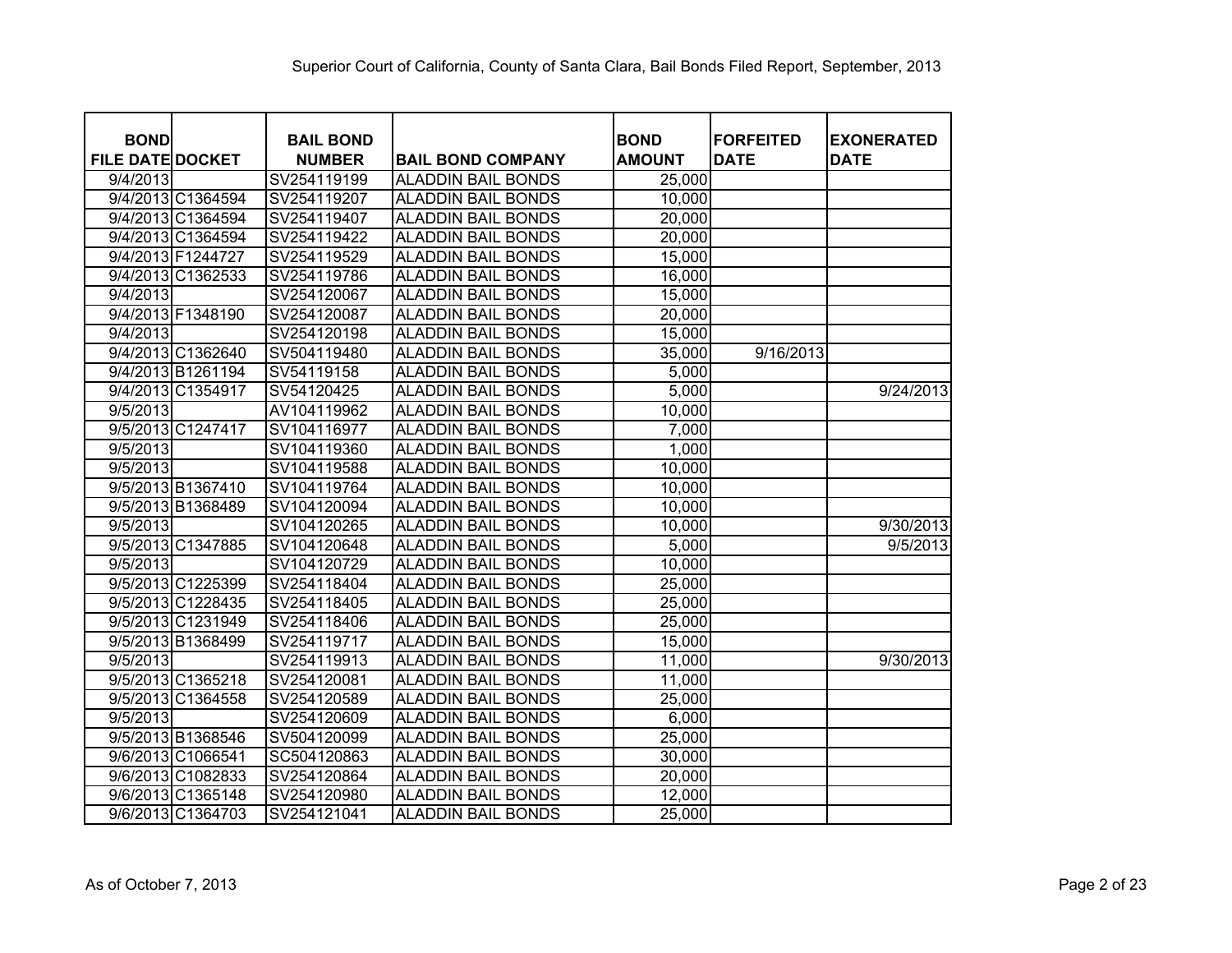| <b>BOND</b>             | <b>BAIL BOND</b> |                           | <b>BOND</b>   | <b>FORFEITED</b> | <b>EXONERATED</b> |
|-------------------------|------------------|---------------------------|---------------|------------------|-------------------|
| <b>FILE DATE DOCKET</b> | <b>NUMBER</b>    | <b>BAIL BOND COMPANY</b>  | <b>AMOUNT</b> | <b>DATE</b>      | <b>DATE</b>       |
| 9/6/2013 C1361258       | SV504120901      | <b>ALADDIN BAIL BONDS</b> | 30,000        |                  |                   |
| 9/6/2013 C1360202       | SV54119338       | <b>ALADDIN BAIL BONDS</b> | 5,000         |                  |                   |
| 9/9/2013                | SV254121534      | <b>ALADDIN BAIL BONDS</b> | 25,000        |                  |                   |
| 9/9/2013 B1367064       | SV104120596      | <b>ALADDIN BAIL BONDS</b> | 10,000        |                  | 9/27/2013         |
| 9/9/2013 F1242988       | SV104120875      | <b>ALADDIN BAIL BONDS</b> | 10,000        |                  |                   |
| 9/9/2013                | SV104121581      | <b>ALADDIN BAIL BONDS</b> | 10,000        |                  |                   |
| 9/9/2013 B1365522       | SV254120621      | <b>ALADDIN BAIL BONDS</b> | 15,000        | 9/12/2013        |                   |
| 9/9/2013 C1366519       | SV254121397      | <b>ALADDIN BAIL BONDS</b> | 25,000        |                  |                   |
| 9/9/2013 C1355012       | SV254121404      | <b>ALADDIN BAIL BONDS</b> | 22,000        |                  |                   |
| 9/9/2013                | SV254121458      | <b>ALADDIN BAIL BONDS</b> | 15,000        |                  |                   |
| 9/9/2013                | SV254121485      | <b>ALADDIN BAIL BONDS</b> | 5,000         |                  |                   |
| 9/9/2013                | SV254121695      | <b>ALADDIN BAIL BONDS</b> | 11,000        |                  |                   |
| 9/9/2013                | SV254121767      | <b>ALADDIN BAIL BONDS</b> | 25,000        |                  |                   |
| 9/9/2013                | SV254121768      | <b>ALADDIN BAIL BONDS</b> | 25,000        |                  |                   |
| 9/9/2013 C1365541       | SV504056092      | <b>ALADDIN BAIL BONDS</b> | 10,000        |                  |                   |
| 9/9/2013                | SV504121211      | <b>ALADDIN BAIL BONDS</b> | 10,000        |                  |                   |
| 9/9/2013 C1365211       | SV504121212      | <b>ALADDIN BAIL BONDS</b> | 35,000        |                  |                   |
| 9/9/2013                | SV504121834      | <b>ALADDIN BAIL BONDS</b> | 35,000        |                  |                   |
| 9/9/2013                | SV54121599       | <b>ALADDIN BAIL BONDS</b> | 5,000         |                  |                   |
| 9/10/2013               | SV104121145      | <b>ALADDIN BAIL BONDS</b> | 10,000        |                  | 10/3/2013         |
| 9/10/2013               | SV104121160      | <b>ALADDIN BAIL BONDS</b> | 10,000        |                  | 10/3/2013         |
| 9/10/2013               | SV104121598      | <b>ALADDIN BAIL BONDS</b> | 10,000        |                  |                   |
| 9/10/2013 C9922039      | SV254119676      | <b>ALADDIN BAIL BONDS</b> | 20,000        | 9/12/2013        |                   |
| 9/10/2013 B1368514      | SV254121111      | <b>ALADDIN BAIL BONDS</b> | 12,000        |                  |                   |
| 9/10/2013 B1368514      | SV254121113      | ALADDIN BAIL BONDS        | 17,000        |                  |                   |
| 9/10/2013               | SV254121934      | <b>ALADDIN BAIL BONDS</b> | 11,000        |                  |                   |
| 9/10/2013               | SV254121964      | <b>ALADDIN BAIL BONDS</b> | 15,000        |                  |                   |
| 9/10/2013 C1364973      | SV254122055      | <b>ALADDIN BAIL BONDS</b> | 25,000        |                  |                   |
| 9/10/2013 F1346077      | SV504121303      | <b>ALADDIN BAIL BONDS</b> | 50,000        |                  | 9/11/2013         |
| 9/10/2013               | SV504121966      | <b>ALADDIN BAIL BONDS</b> | 25,000        |                  |                   |
| 9/10/2013               | SV504121969      | <b>ALADDIN BAIL BONDS</b> | 40,000        |                  |                   |
| 9/10/2013 C1363998      | SV54121915       | <b>ALADDIN BAIL BONDS</b> | 5,000         |                  |                   |
| 9/11/2013 C1241657      | SV104072223      | <b>ALADDIN BAIL BONDS</b> | 10,000        |                  |                   |
| 9/11/2013 CC647557      | SV104121655      | <b>ALADDIN BAIL BONDS</b> | 10,000        |                  |                   |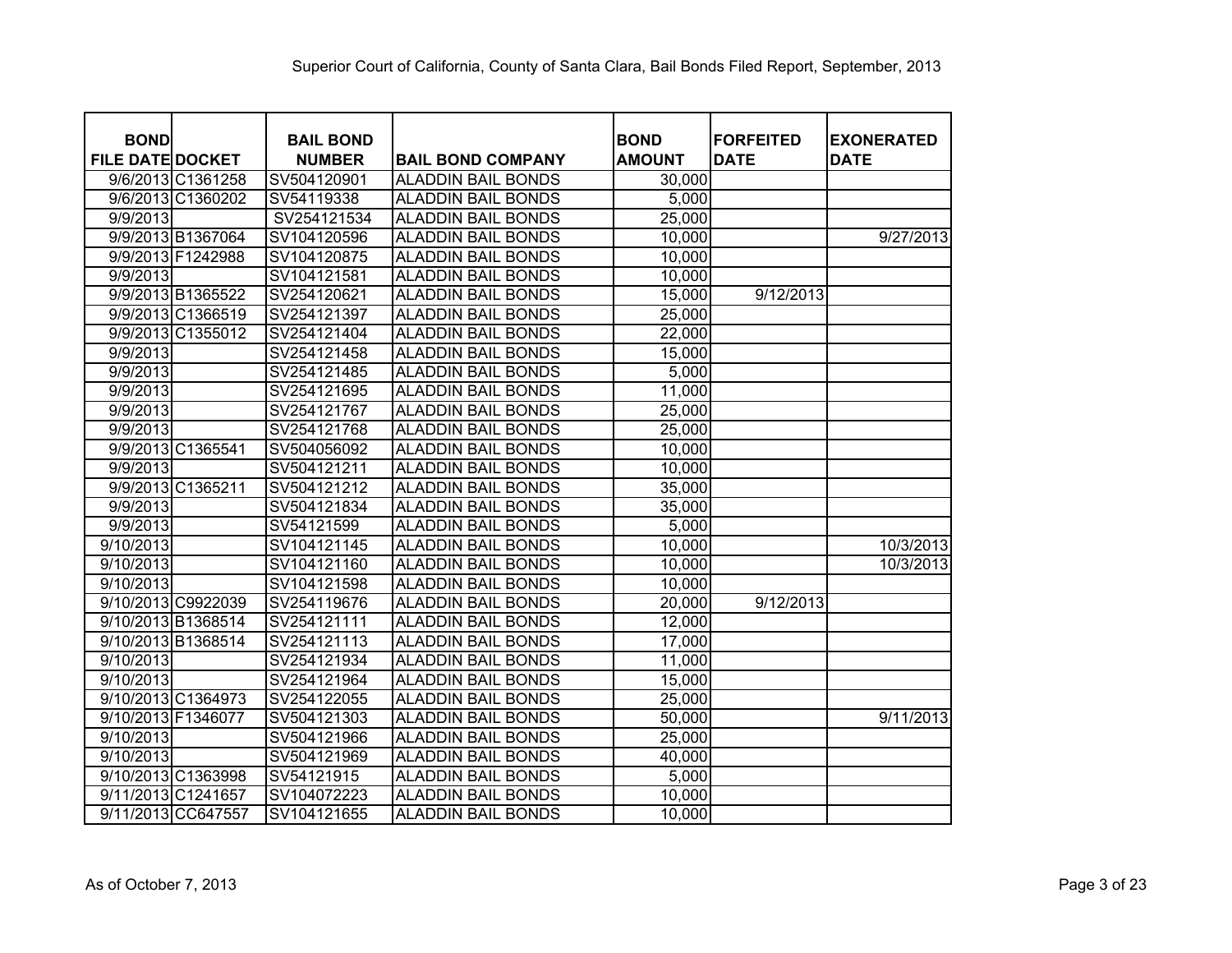| <b>BOND</b><br><b>FILE DATE DOCKET</b> | <b>BAIL BOND</b><br><b>NUMBER</b> | <b>BAIL BOND COMPANY</b>  | <b>BOND</b><br><b>AMOUNT</b> | <b>FORFEITED</b><br><b>DATE</b> | <b>EXONERATED</b><br><b>DATE</b> |
|----------------------------------------|-----------------------------------|---------------------------|------------------------------|---------------------------------|----------------------------------|
| 9/11/2013                              | SV104122109                       | <b>ALADDIN BAIL BONDS</b> | 10,000                       |                                 |                                  |
| 9/11/2013                              | SV254122265                       | <b>ALADDIN BAIL BONDS</b> | 25,000                       |                                 |                                  |
| 9/11/2013 C1366740                     | SV254122295                       | <b>ALADDIN BAIL BONDS</b> | 11,000                       |                                 |                                  |
| 9/11/2013                              | SV54122149                        | <b>ALADDIN BAIL BONDS</b> | 1,000                        |                                 |                                  |
| 9/12/2013 C1351318                     | SV1004122245                      | <b>ALADDIN BAIL BONDS</b> | 75,000                       |                                 |                                  |
| 9/12/2013 C1364803                     | SV104122394                       | <b>ALADDIN BAIL BONDS</b> | 10,000                       |                                 |                                  |
| 9/12/2013 F1348130                     | SV254122122                       | <b>ALADDIN BAIL BONDS</b> | 25,000                       |                                 |                                  |
| 9/12/2013                              | SV254122181                       | <b>ALADDIN BAIL BONDS</b> | 25,000                       |                                 | 9/24/2013                        |
| 9/12/2013                              | SV504122418                       | <b>ALADDIN BAIL BONDS</b> | 30,000                       |                                 |                                  |
| 9/12/2013 C1365052                     | SV504122488                       | ALADDIN BAIL BONDS        | 50,000                       |                                 |                                  |
| 9/12/2013 C1353599                     | SV54122189                        | ALADDIN BAIL BONDS        | 5,000                        |                                 |                                  |
| 9/13/2013 C1364810                     | SV504122625                       | <b>ALADDIN BAIL BONDS</b> | 10,000                       |                                 |                                  |
| 9/13/2013                              | SV104122092                       | <b>ALADDIN BAIL BONDS</b> | 10,000                       |                                 |                                  |
| 9/13/2013 B1368574                     | SV104122450                       | ALADDIN BAIL BONDS        | 10,000                       |                                 |                                  |
| 9/13/2013                              | SV104122795                       | <b>ALADDIN BAIL BONDS</b> | 10,000                       |                                 |                                  |
| 9/13/2013                              | SV254122269                       | <b>ALADDIN BAIL BONDS</b> | 10,000                       |                                 |                                  |
| 9/13/2013                              | SV254122583                       | <b>ALADDIN BAIL BONDS</b> | 11,000                       |                                 |                                  |
| 9/13/2013 C1364811                     | SV254122656                       | <b>ALADDIN BAIL BONDS</b> | 10,000                       |                                 |                                  |
| 9/13/2013 F1347941                     | SV254122796                       | ALADDIN BAIL BONDS        | 25,000                       |                                 |                                  |
| 9/13/2013 C1107173                     | SV54105839                        | ALADDIN BAIL BONDS        | 5,000                        |                                 |                                  |
| 9/13/2013                              | SV54122714                        | ALADDIN BAIL BONDS        | 5,000                        |                                 |                                  |
| 9/13/2013 C1106777                     | SV54122771                        | <b>ALADDIN BAIL BONDS</b> | 5,000                        |                                 |                                  |
| 9/13/2013 C1364560                     | SV54122825                        | <b>ALADDIN BAIL BONDS</b> | 1,000                        |                                 |                                  |
| 9/16/2013 C1361770                     | SV1004123044                      | <b>ALADDIN BAIL BONDS</b> | 65,000                       |                                 |                                  |
| 9/16/2013                              | SV1004123173                      | <b>ALADDIN BAIL BONDS</b> | 55,000                       |                                 |                                  |
| 9/16/2013 B1368648                     | SV1504122653                      | <b>ALADDIN BAIL BONDS</b> | 105,000                      |                                 |                                  |
| 9/16/2013 C1366097                     | SV254097440                       | <b>ALADDIN BAIL BONDS</b> | 10,250                       |                                 |                                  |
| 9/16/2013                              | SV254122763                       | <b>ALADDIN BAIL BONDS</b> | 15,000                       |                                 |                                  |
| 9/16/2013                              | SV254122922.                      | <b>ALADDIN BAIL BONDS</b> | 25,000                       |                                 |                                  |
| 9/16/2013 C1366100                     | SV254122924                       | <b>ALADDIN BAIL BONDS</b> | 25,000                       |                                 |                                  |
| 9/16/2013 C1359353                     | SV254123045                       | <b>ALADDIN BAIL BONDS</b> | 20,000                       |                                 |                                  |
| 9/16/2013                              | SV254123263                       | <b>ALADDIN BAIL BONDS</b> | 10,000                       |                                 |                                  |
| 9/16/2013 C1366259                     | SV254123427                       | <b>ALADDIN BAIL BONDS</b> | 20,000                       |                                 |                                  |
| 9/16/2013                              | SV254123578                       | <b>ALADDIN BAIL BONDS</b> | 25,000                       |                                 |                                  |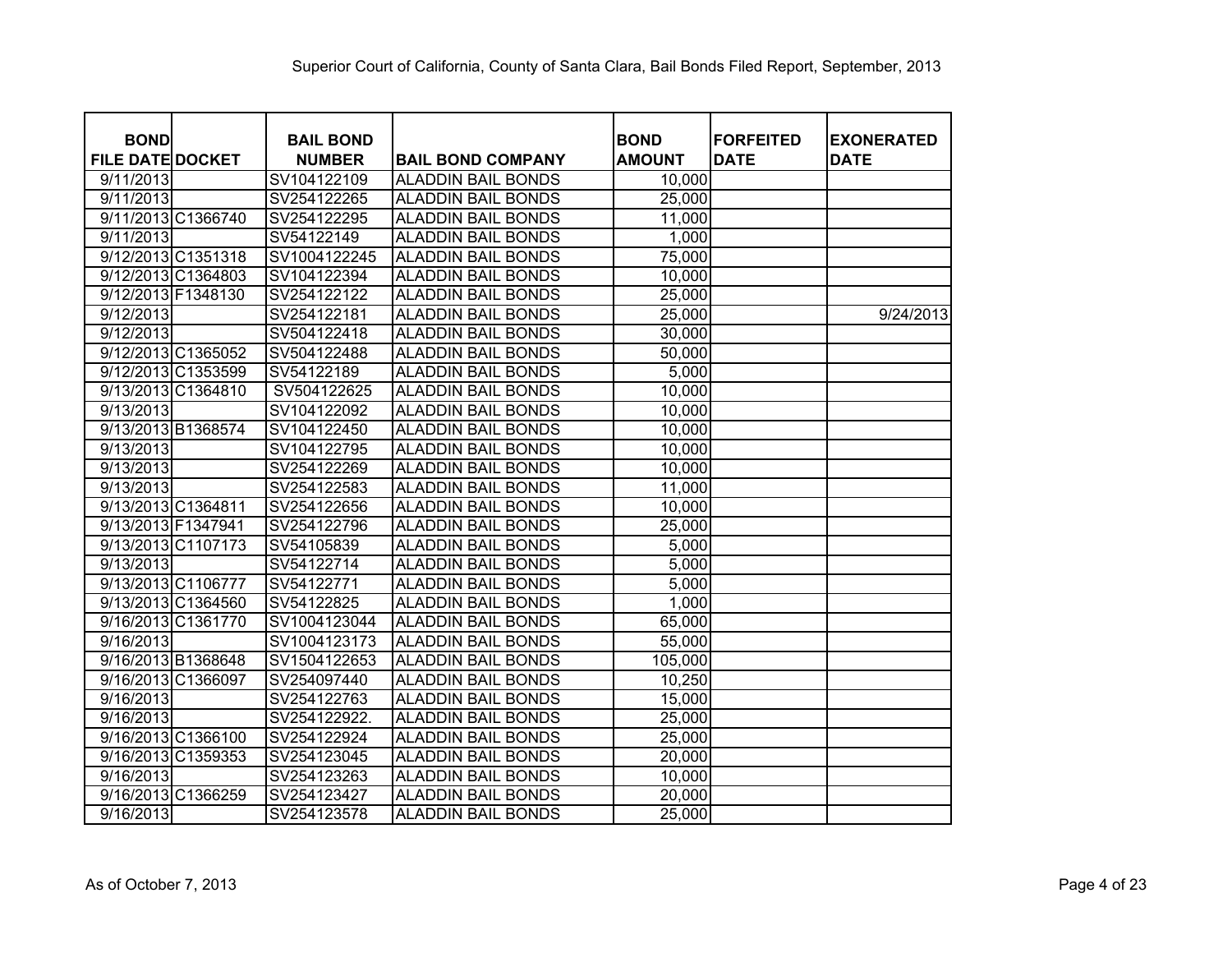| <b>BOND</b>             |             | <b>BAIL BOND</b> |                           | <b>BOND</b>      | <b>FORFEITED</b> | <b>EXONERATED</b> |
|-------------------------|-------------|------------------|---------------------------|------------------|------------------|-------------------|
| <b>FILE DATE DOCKET</b> |             | <b>NUMBER</b>    | <b>BAIL BOND COMPANY</b>  | <b>AMOUNT</b>    | <b>DATE</b>      | <b>DATE</b>       |
| 9/16/2013               | SV254123581 |                  | <b>ALADDIN BAIL BONDS</b> | 15,000           |                  |                   |
| 9/16/2013 C1366359      | SV254123620 |                  | <b>ALADDIN BAIL BONDS</b> | 25,000           |                  |                   |
| 9/16/2013               | SV504122658 |                  | <b>ALADDIN BAIL BONDS</b> | 25,000           |                  |                   |
| 9/16/2013               | SV504122713 |                  | <b>ALADDIN BAIL BONDS</b> | 31,000           |                  |                   |
| 9/16/2013 C1361122      | SV504123302 |                  | <b>ALADDIN BAIL BONDS</b> | 50,000           |                  |                   |
| 9/16/2013 C1358597      | SV54056081  |                  | <b>ALADDIN BAIL BONDS</b> | 250              |                  |                   |
| 9/17/2013               | SV104097437 |                  | <b>ALADDIN BAIL BONDS</b> | 10,000           |                  |                   |
| 9/17/2013               | SV104097438 |                  | <b>ALADDIN BAIL BONDS</b> | 10,000           |                  |                   |
| 9/17/2013 C1363589      | SV104121958 |                  | <b>ALADDIN BAIL BONDS</b> | 5,000            |                  |                   |
| 9/17/2013 F1348181      | SV254097441 |                  | <b>ALADDIN BAIL BONDS</b> | 11,000           |                  |                   |
| 9/17/2013 C1362029      | SV254120239 |                  | <b>ALADDIN BAIL BONDS</b> | 25,000           |                  |                   |
| 9/17/2013 F1348213      | SV254123043 |                  | <b>ALADDIN BAIL BONDS</b> | 25,000           |                  |                   |
| 9/17/2013 F1348188      | SV254123073 |                  | <b>ALADDIN BAIL BONDS</b> | 20,000           | 9/17/2013        | 10/1/2013         |
| 9/17/2013               | SV254123109 |                  | <b>ALADDIN BAIL BONDS</b> | 21,000           |                  |                   |
| 9/17/2013 F1244951      | SV254123119 |                  | <b>ALADDIN BAIL BONDS</b> | 25,000           |                  |                   |
| 9/17/2013               | SV254123960 |                  | <b>ALADDIN BAIL BONDS</b> | 20,000           |                  |                   |
| 9/17/2013 C1229229      | SV504121510 |                  | <b>ALADDIN BAIL BONDS</b> | 30,000           |                  |                   |
| 9/17/2013               | SV504123590 |                  | <b>ALADDIN BAIL BONDS</b> | 25,000           |                  |                   |
| 9/17/2013 C1352249      | SV54120285  |                  | <b>ALADDIN BAIL BONDS</b> | 5,000            |                  |                   |
| 9/17/2013 BB834550      | SV54122932  |                  | <b>ALADDIN BAIL BONDS</b> | 5,000            |                  |                   |
| 9/17/2013 B1368025      | SV54123102  |                  | <b>ALADDIN BAIL BONDS</b> | 5,000            |                  |                   |
| 9/17/2013 B1367778      | SV54123103  |                  | <b>ALADDIN BAIL BONDS</b> | 5,000            |                  |                   |
| 9/17/2013               | SV54123424  |                  | <b>ALADDIN BAIL BONDS</b> | $\overline{250}$ |                  |                   |
| 9/18/2013               | SV104122372 |                  | <b>ALADDIN BAIL BONDS</b> | 10,000           |                  |                   |
| 9/18/2013               | SV254124081 |                  | <b>ALADDIN BAIL BONDS</b> | 16,000           |                  |                   |
| 9/18/2013 C1363540      | SV254124161 |                  | <b>ALADDIN BAIL BONDS</b> | 25,000           |                  |                   |
| 9/18/2013               | SV254124201 |                  | <b>ALADDIN BAIL BONDS</b> | 25,000           |                  |                   |
| 9/18/2013 C1365695      | SV254124241 |                  | <b>ALADDIN BAIL BONDS</b> | 25,000           |                  |                   |
| 9/18/2013 C1363540      | SV254124269 |                  | <b>ALADDIN BAIL BONDS</b> | 25,000           |                  |                   |
| 9/18/2013 C1365512      | SV504124261 |                  | <b>ALADDIN BAIL BONDS</b> | 50,000           |                  |                   |
| 9/19/2013 B1366316      | SV104123000 |                  | <b>ALADDIN BAIL BONDS</b> | 5,000            |                  |                   |
| 9/19/2013               | SV254124384 |                  | <b>ALADDIN BAIL BONDS</b> | 25,000           |                  | 9/19/2013         |
| 9/19/2013               | SV504124170 |                  | <b>ALADDIN BAIL BONDS</b> | 27,000           |                  |                   |
| 9/19/2013 B1367836      | SV54124202  |                  | <b>ALADDIN BAIL BONDS</b> | 5,000            |                  |                   |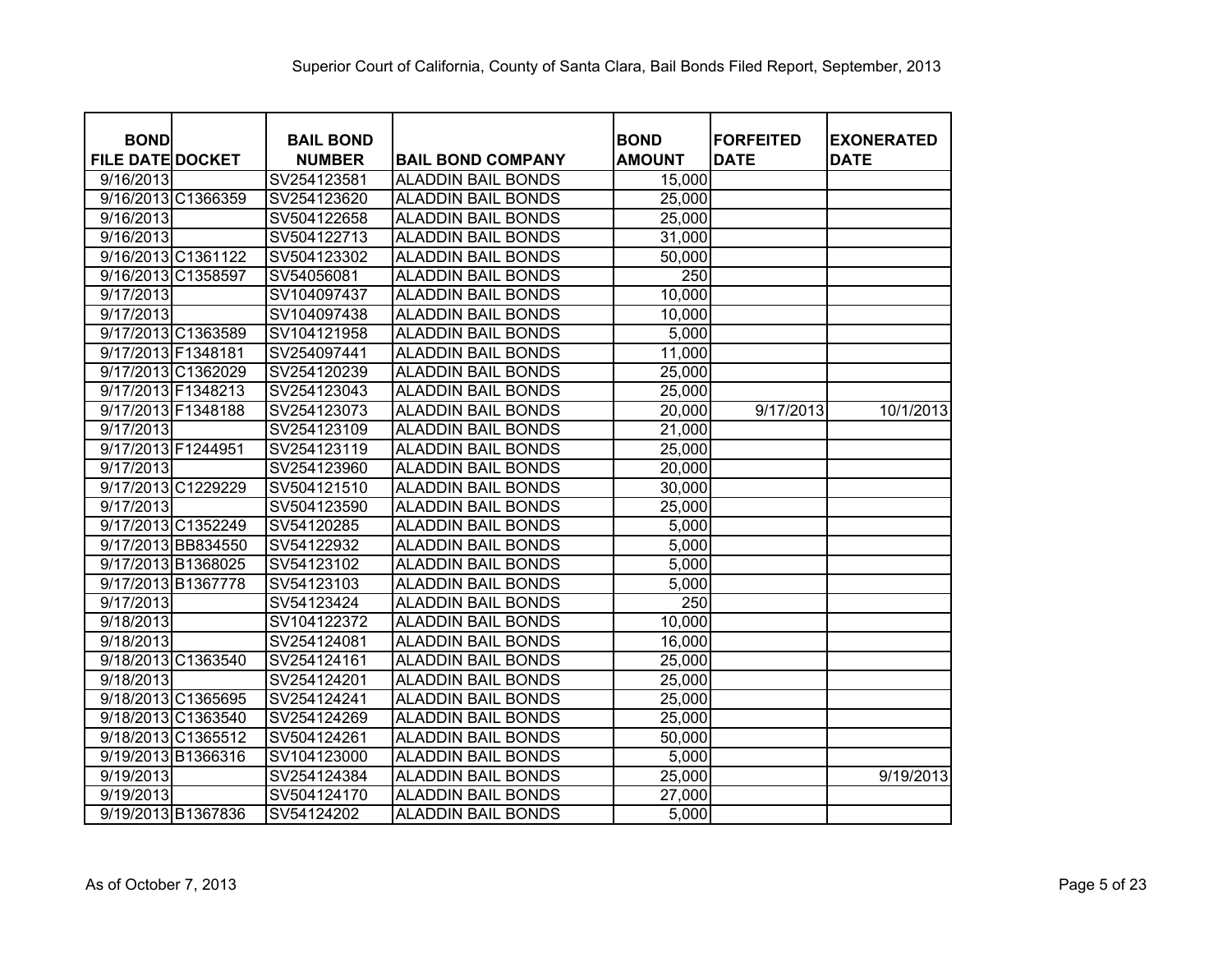| <b>BOND</b><br><b>FILE DATE DOCKET</b> | <b>BAIL BOND</b><br><b>NUMBER</b> | <b>BAIL BOND COMPANY</b>  | <b>BOND</b><br><b>AMOUNT</b> | <b>FORFEITED</b><br><b>DATE</b> | <b>EXONERATED</b><br><b>DATE</b> |
|----------------------------------------|-----------------------------------|---------------------------|------------------------------|---------------------------------|----------------------------------|
| 9/19/2013 C1111158                     | SV54124406                        | <b>ALADDIN BAIL BONDS</b> | 5,000                        |                                 |                                  |
| 9/20/2013                              | SV4124610                         | <b>ALADDIN BAIL BONDS</b> | 10,000                       |                                 |                                  |
| 9/20/2013                              | SV104124588                       | <b>ALADDIN BAIL BONDS</b> | 10,000                       |                                 |                                  |
| 9/20/2013 C1240621                     | SV254124632                       | <b>ALADDIN BAIL BONDS</b> | 25,000                       |                                 | 9/23/2013                        |
| 9/20/2013                              | SV504124633                       | <b>ALADDIN BAIL BONDS</b> | 25,000                       |                                 |                                  |
| 9/20/2013                              | SV504124756                       | <b>ALADDIN BAIL BONDS</b> | 50,000                       |                                 |                                  |
| 9/23/2013 C1363919                     | SV1004124908                      | <b>ALADDIN BAIL BONDS</b> | 60,000                       |                                 |                                  |
| 9/23/2013                              | SV1004125101                      | <b>ALADDIN BAIL BONDS</b> | 55,000                       |                                 |                                  |
| 9/23/2013 C1362319                     | SV104123179                       | ALADDIN BAIL BONDS        | 10,000                       |                                 |                                  |
| 9/23/2013                              | SV104124869                       | ALADDIN BAIL BONDS        | 10,000                       |                                 |                                  |
| 9/23/2013                              | SV104124909                       | ALADDIN BAIL BONDS        | 10,000                       |                                 |                                  |
| 9/23/2013 C1357781                     | SV104125098                       | ALADDIN BAIL BONDS        | 3,000                        |                                 |                                  |
| 9/23/2013 C1354531                     | SV104125109                       | ALADDIN BAIL BONDS        | 6,000                        |                                 |                                  |
| 9/23/2013 C1352629                     | SV254122999                       | ALADDIN BAIL BONDS        | 15,000                       |                                 |                                  |
| 9/23/2013                              | SV254124849                       | ALADDIN BAIL BONDS        | 11,000                       |                                 |                                  |
| 9/23/2013                              | SV254125047                       | ALADDIN BAIL BONDS        | 10,000                       |                                 |                                  |
| 9/23/2013 C1366688                     | SV254125083                       | ALADDIN BAIL BONDS        | 10,000                       |                                 |                                  |
| 9/23/2013 C1361501                     | SV254125097                       | <b>ALADDIN BAIL BONDS</b> | 10,000                       |                                 |                                  |
| 9/23/2013                              | SV254125142                       | ALADDIN BAIL BONDS        | 16,000                       |                                 |                                  |
| 9/23/2013 C1356777                     | SV254125300                       | <b>ALADDIN BAIL BONDS</b> | 20,000                       |                                 |                                  |
| 9/23/2013                              | SV254125396                       | ALADDIN BAIL BONDS        | 20,000                       |                                 |                                  |
| 9/23/2013                              | SV254125418                       | <b>ALADDIN BAIL BONDS</b> | 10,000                       |                                 |                                  |
| 9/23/2013 C1245549                     | SV254125460                       | <b>ALADDIN BAIL BONDS</b> | 10,000                       |                                 |                                  |
| 9/23/2013 C1366340                     | SV254125596                       | <b>ALADDIN BAIL BONDS</b> | 25,000                       |                                 |                                  |
| 9/23/2013                              | SV504125156                       | <b>ALADDIN BAIL BONDS</b> | 45,000                       |                                 |                                  |
| 9/23/2013                              | SV504125414                       | <b>ALADDIN BAIL BONDS</b> | 50,000                       |                                 |                                  |
| 9/23/2013 C1365909                     | SV54125066                        | <b>ALADDIN BAIL BONDS</b> | 1,000                        |                                 | 9/24/2013                        |
| 9/23/2013                              | SV54125110                        | <b>ALADDIN BAIL BONDS</b> | 1,000                        |                                 |                                  |
| 9/24/2013                              | SV1004125680                      | <b>ALADDIN BAIL BONDS</b> | 75,000                       |                                 |                                  |
| 9/24/2013                              | SV104124795                       | <b>ALADDIN BAIL BONDS</b> | 10,000                       |                                 |                                  |
| 9/24/2013 B1368777                     | SV104125298                       | <b>ALADDIN BAIL BONDS</b> | 10,000                       |                                 |                                  |
| 9/24/2013                              | SV104125716                       | <b>ALADDIN BAIL BONDS</b> | 7,000                        |                                 |                                  |
| 9/24/2013 C1366878                     | SV104125825                       | <b>ALADDIN BAIL BONDS</b> | 10,000                       |                                 |                                  |
| 9/24/2013                              | SV254125200                       | <b>ALADDIN BAIL BONDS</b> | 15,000                       |                                 |                                  |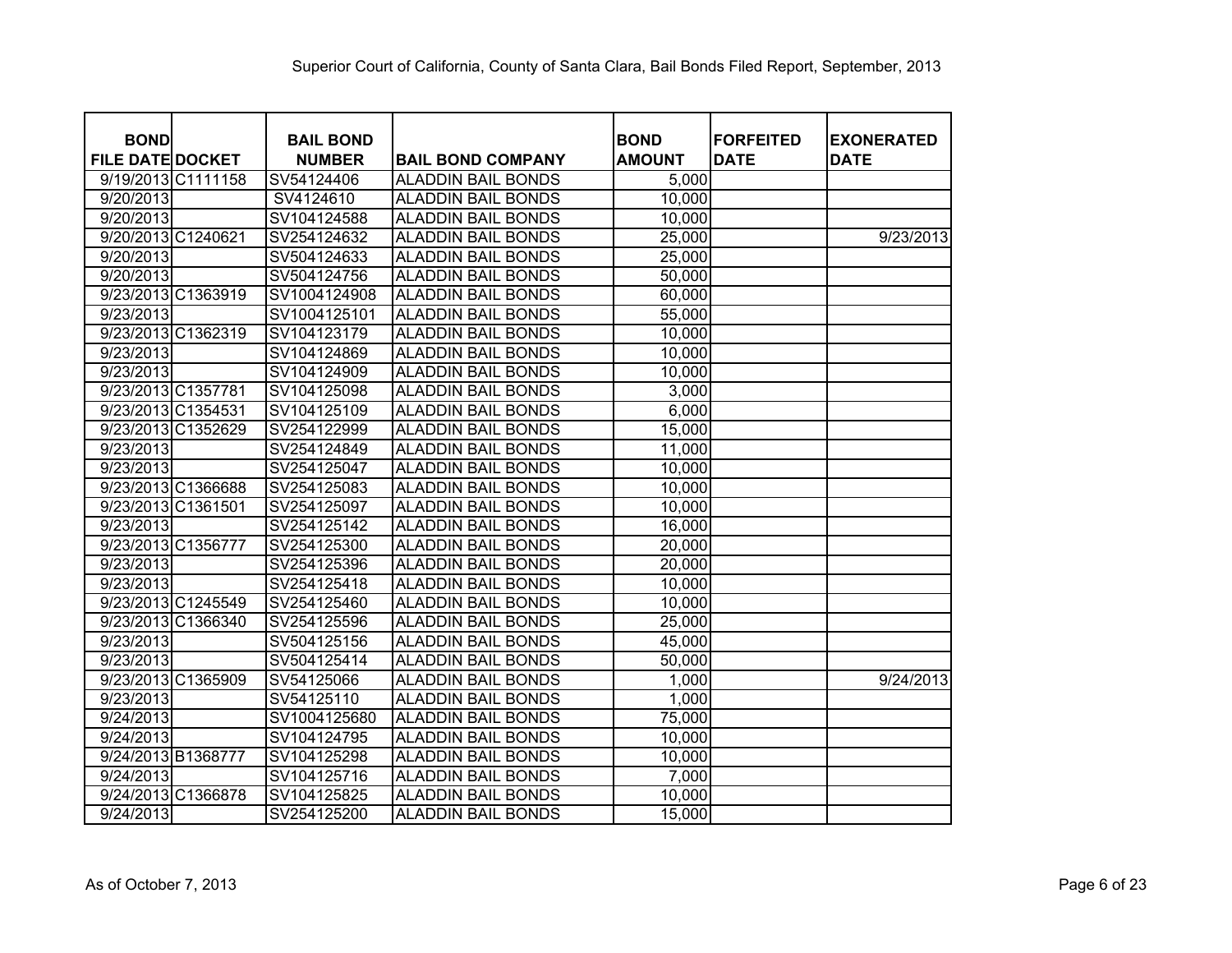| <b>BOND</b><br><b>FILE DATE DOCKET</b> | <b>BAIL BOND</b><br><b>NUMBER</b> | <b>BAIL BOND COMPANY</b>  | <b>BOND</b><br><b>AMOUNT</b> | <b>FORFEITED</b><br><b>DATE</b> | <b>EXONERATED</b><br><b>DATE</b> |
|----------------------------------------|-----------------------------------|---------------------------|------------------------------|---------------------------------|----------------------------------|
| 9/24/2013 F1348322                     | SV254125474                       | <b>ALADDIN BAIL BONDS</b> | 25,000                       |                                 |                                  |
| 9/24/2013                              | SV254125640                       | <b>ALADDIN BAIL BONDS</b> | 25,000                       |                                 |                                  |
| 9/24/2013                              | SV254125649                       | <b>ALADDIN BAIL BONDS</b> | 25,000                       |                                 |                                  |
| 9/24/2013                              | SV504125571                       | <b>ALADDIN BAIL BONDS</b> | 35,000                       |                                 |                                  |
| 9/24/2013 C1363247                     | SV54122779                        | <b>ALADDIN BAIL BONDS</b> | 5,000                        |                                 |                                  |
| 9/24/2013 B1367874                     | SV54124478                        | <b>ALADDIN BAIL BONDS</b> | 5,000                        |                                 |                                  |
| 9/24/2013 C1364173                     | SV54125669                        | <b>ALADDIN BAIL BONDS</b> | 5,000                        |                                 |                                  |
| 9/24/2013 C1362595                     | SV54125698                        | <b>ALADDIN BAIL BONDS</b> | 5,000                        |                                 |                                  |
| 9/25/2013                              | SV1004126026                      | <b>ALADDIN BAIL BONDS</b> | 25,000                       |                                 |                                  |
| 9/25/2013                              | SV104125957                       | <b>ALADDIN BAIL BONDS</b> | 10,000                       |                                 |                                  |
| 9/25/2013 C1085809                     | SV254125632                       | <b>ALADDIN BAIL BONDS</b> | 25,000                       |                                 |                                  |
| 9/25/2013                              | SV254125835                       | <b>ALADDIN BAIL BONDS</b> | 15,000                       |                                 |                                  |
| 9/25/2013 C1350006                     | SV504125930                       | <b>ALADDIN BAIL BONDS</b> | 40,000                       |                                 |                                  |
| 9/25/2013 C1364273                     | SV54124913                        | <b>ALADDIN BAIL BONDS</b> | 5,000                        |                                 |                                  |
| 9/25/2013 C1363388                     | SV54125646                        | <b>ALADDIN BAIL BONDS</b> | 5,000                        |                                 |                                  |
| 9/25/2013 C1362868                     | SV54125955                        | <b>ALADDIN BAIL BONDS</b> | 5,000                        |                                 |                                  |
| 9/25/2013                              | SV54125990                        | <b>ALADDIN BAIL BONDS</b> | 5,000                        |                                 |                                  |
| 9/26/2013 F1348345                     | SV104125885                       | <b>ALADDIN BAIL BONDS</b> | 10,000                       |                                 | 10/3/2013                        |
| 9/26/2013 C1363566                     | SV104126202                       | <b>ALADDIN BAIL BONDS</b> | 6,000                        |                                 |                                  |
| 9/26/2013 C1366336                     | SV104126282                       | <b>ALADDIN BAIL BONDS</b> | 10,000                       |                                 |                                  |
| 9/26/2013 C1366336                     | SV104126283                       | <b>ALADDIN BAIL BONDS</b> | 10,000                       |                                 |                                  |
| 9/26/2013 F1346473                     | SV254126002                       | <b>ALADDIN BAIL BONDS</b> | 15,000                       |                                 |                                  |
| 9/26/2013                              | SV504126061                       | <b>ALADDIN BAIL BONDS</b> | 26,000                       |                                 |                                  |
| 9/26/2013 C1351329                     | SV54126132                        | <b>ALADDIN BAIL BONDS</b> | 5,000                        |                                 |                                  |
| 9/27/2013 C1364270                     | SV104125970                       | <b>ALADDIN BAIL BONDS</b> | 10,000                       |                                 |                                  |
| 9/27/2013 C1364676                     | SV104126567                       | <b>ALADDIN BAIL BONDS</b> | 10,000                       |                                 |                                  |
| 9/27/2013 C1357309                     | SV254124707                       | <b>ALADDIN BAIL BONDS</b> | 25,000                       |                                 |                                  |
| 9/27/2013                              | SV254126556                       | <b>ALADDIN BAIL BONDS</b> | 11,000                       |                                 |                                  |
| 9/27/2013 C1359258                     | SV504125311                       | <b>ALADDIN BAIL BONDS</b> | 40,000                       |                                 |                                  |
| 9/27/2013 C1245499                     | SV504126471                       | <b>ALADDIN BAIL BONDS</b> | 35,000                       |                                 |                                  |
| 9/27/2013 C1366049                     | SV504126479                       | <b>ALADDIN BAIL BONDS</b> | 35,000                       |                                 |                                  |
| 9/27/2013 C1366454                     | SV504126572                       | <b>ALADDIN BAIL BONDS</b> | 35,000                       |                                 |                                  |
| 9/30/2013 F1244519                     | SV104126431                       | <b>ALADDIN BAIL BONDS</b> | 10,000                       |                                 |                                  |
| 9/30/2013 F1242791                     | SV104126490                       | <b>ALADDIN BAIL BONDS</b> | 6,000                        |                                 |                                  |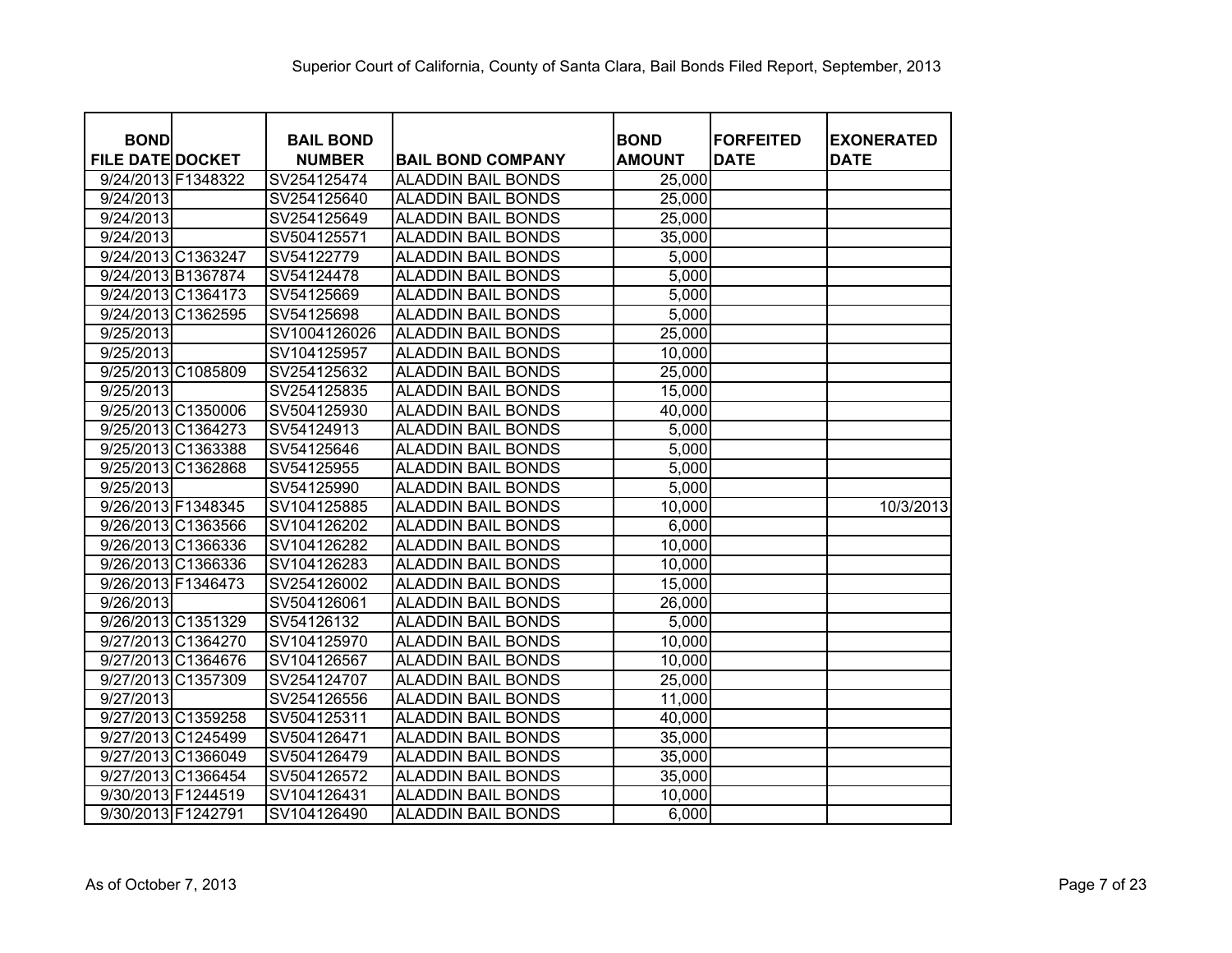| <b>BOND</b><br><b>FILE DATE DOCKET</b> |                   | <b>BAIL BOND</b><br><b>NUMBER</b> | <b>BAIL BOND COMPANY</b>      | <b>BOND</b><br><b>AMOUNT</b> | <b>FORFEITED</b><br><b>DATE</b> | <b>EXONERATED</b><br><b>DATE</b> |
|----------------------------------------|-------------------|-----------------------------------|-------------------------------|------------------------------|---------------------------------|----------------------------------|
| 9/30/2013                              |                   | SV104126655                       | <b>ALADDIN BAIL BONDS</b>     | 10,000                       |                                 |                                  |
| 9/30/2013                              |                   | SV104127146                       | <b>ALADDIN BAIL BONDS</b>     | 10,000                       |                                 |                                  |
| 9/30/2013                              |                   | SV104127151                       | <b>ALADDIN BAIL BONDS</b>     | 10,000                       |                                 |                                  |
| 9/30/2013                              |                   | SV104127167                       | <b>ALADDIN BAIL BONDS</b>     | 10,000                       |                                 |                                  |
| 9/30/2013 C1365692                     |                   | SV104127174                       | <b>ALADDIN BAIL BONDS</b>     | 10,000                       |                                 |                                  |
| 9/30/2013                              |                   | SV104127300                       | <b>ALADDIN BAIL BONDS</b>     | 10,000                       |                                 |                                  |
| 9/30/2013 B1368535                     |                   | SV254125931                       | <b>ALADDIN BAIL BONDS</b>     | 20,000                       |                                 |                                  |
| 9/30/2013                              |                   | SV254126040                       | <b>ALADDIN BAIL BONDS</b>     | 15,000                       |                                 |                                  |
| 9/30/2013 B1367773                     |                   | SV254126264                       | <b>ALADDIN BAIL BONDS</b>     | 25,000                       |                                 |                                  |
| 9/30/2013 B1368793                     |                   | SV254126392                       | <b>ALADDIN BAIL BONDS</b>     | 22,000                       |                                 |                                  |
| 9/30/2013                              |                   | SV254126867                       | <b>ALADDIN BAIL BONDS</b>     | 25,000                       |                                 |                                  |
| 9/30/2013 C1366107                     |                   | SV254126999                       | <b>ALADDIN BAIL BONDS</b>     | 25,000                       |                                 |                                  |
| 9/30/2013                              |                   | SV254127012                       | <b>ALADDIN BAIL BONDS</b>     | 25,000                       |                                 |                                  |
| 9/30/2013                              |                   | SV254127204                       | <b>ALADDIN BAIL BONDS</b>     | 15,000                       |                                 |                                  |
| 9/30/2013 CC308089                     |                   | SV54127336                        | <b>ALADDIN BAIL BONDS</b>     | 5,000                        |                                 |                                  |
|                                        | 9/4/2013 F1348157 | 2013BB018885                      | ALICE CORTEZ BAIL BONDS       | 10,000                       |                                 |                                  |
| 9/11/2013 C1233513                     |                   | 2013AA082434                      | ALICE CORTEZ BAIL BONDS       | 5,000                        |                                 |                                  |
| 9/27/2013 CC958753                     |                   | 2013BB020341                      | ALICE CORTEZ BAIL BONDS       | 10,000                       |                                 |                                  |
|                                        | 9/3/2013 B1258776 |                                   | 5271557548 ALL PRO BAIL BONDS | 25,000                       |                                 |                                  |
| 9/3/2013                               |                   |                                   | 5271559290 ALL PRO BAIL BONDS | 15,250                       |                                 |                                  |
|                                        | 9/3/2013 B1368214 |                                   | 5271559302 ALL PRO BAIL BONDS | 25,000                       |                                 |                                  |
|                                        | 9/3/2013 C1363634 |                                   | 5551006360 ALL PRO BAIL BONDS | 40,000                       |                                 |                                  |
|                                        | 9/3/2013 C1364688 |                                   | 5551015865 ALL PRO BAIL BONDS | 40,000                       |                                 |                                  |
|                                        | 9/3/2013 C1365137 |                                   | 5551015935 ALL PRO BAIL BONDS | 50,000                       |                                 |                                  |
|                                        | 9/3/2013 B1367434 |                                   | 5801672882 ALL PRO BAIL BONDS | 1,000                        |                                 |                                  |
|                                        | 9/3/2013 C1360889 |                                   | 5801672923 ALL PRO BAIL BONDS | 5,000                        |                                 |                                  |
|                                        | 9/4/2013 F1348099 |                                   | 5112282598 ALL PRO BAIL BONDS | 11,000                       |                                 |                                  |
|                                        | 9/4/2013 C1364407 |                                   | 5271559245 ALL PRO BAIL BONDS | 20,000                       |                                 |                                  |
| 9/4/2013                               |                   |                                   | 5271559258 ALL PRO BAIL BONDS | 25,000                       |                                 |                                  |
|                                        | 9/4/2013 F1348230 |                                   | 5271559261 ALL PRO BAIL BONDS | 25,000                       | 9/27/2013                       |                                  |
|                                        | 9/4/2013 C1120712 |                                   | 5551006357 ALL PRO BAIL BONDS | 40,000                       |                                 | 9/25/2013                        |
|                                        | 9/4/2013 B1366758 |                                   | 5551015922 ALL PRO BAIL BONDS | 50,000                       |                                 | 9/5/2013                         |
|                                        | 9/5/2013 B1368500 |                                   | 5112282639 ALL PRO BAIL BONDS | 5,250                        |                                 |                                  |
| 9/5/2013                               |                   |                                   | 5112282949 ALL PRO BAIL BONDS | 10,000                       |                                 |                                  |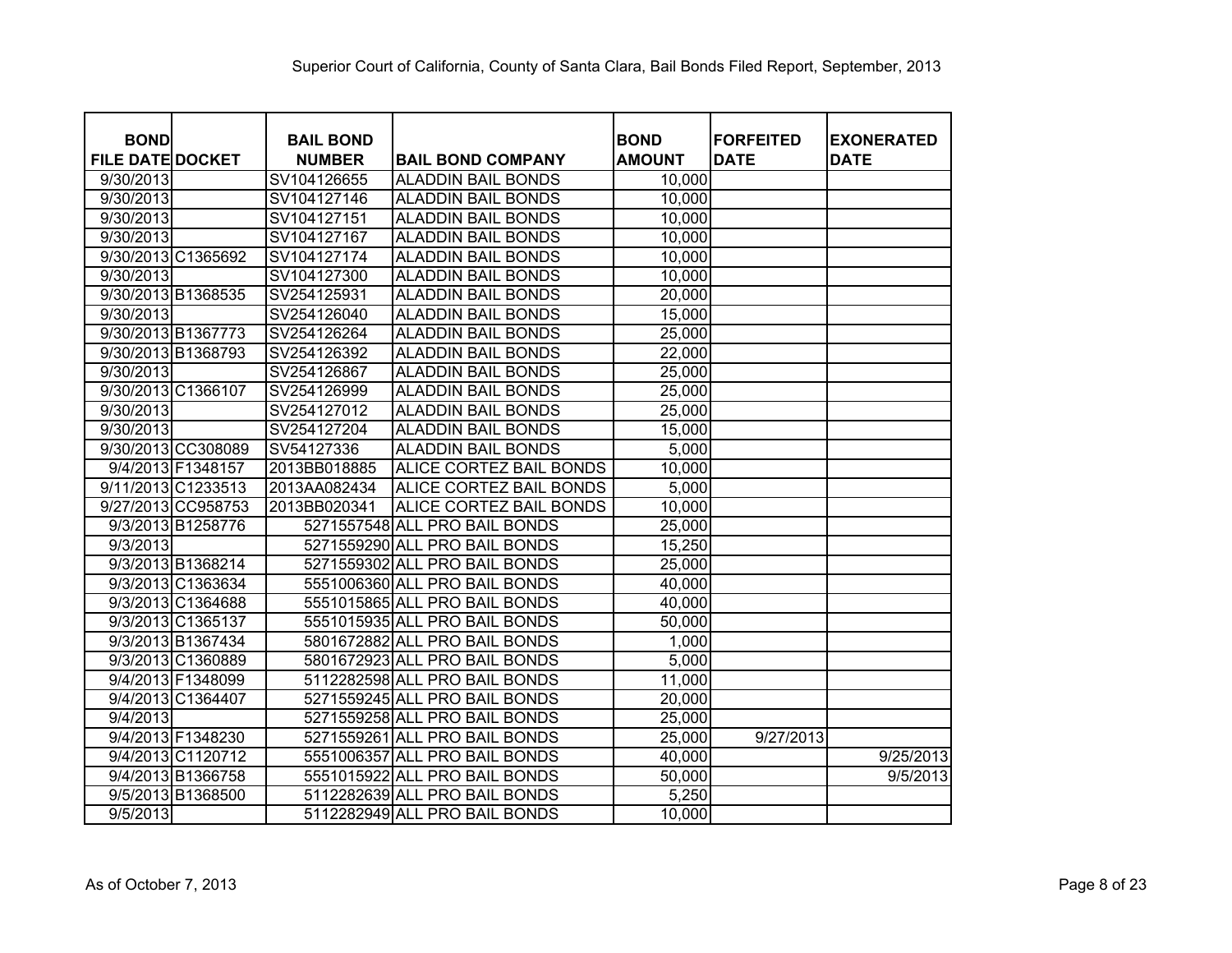| <b>BOND</b>             |                   | <b>BAIL BOND</b> |                               | <b>BOND</b>         | <b>FORFEITED</b> | <b>EXONERATED</b> |
|-------------------------|-------------------|------------------|-------------------------------|---------------------|------------------|-------------------|
| <b>FILE DATE DOCKET</b> |                   | <b>NUMBER</b>    | <b>BAIL BOND COMPANY</b>      | <b>AMOUNT</b>       | <b>DATE</b>      | <b>DATE</b>       |
|                         | 9/5/2013 B1368483 |                  | 5271559274 ALL PRO BAIL BONDS | 15,000              |                  |                   |
|                         | 9/5/2013 B1368487 |                  | 5271559287 ALL PRO BAIL BONDS | $\overline{26,000}$ |                  |                   |
|                         | 9/5/2013 C1364594 |                  | 5271716695 ALL PRO BAIL BONDS | 20,000              |                  |                   |
|                         | 9/5/2013 B1368332 |                  | 5551006386 ALL PRO BAIL BONDS | 25,000              |                  |                   |
|                         | 9/5/2013 C1364594 |                  | 5551006399 ALL PRO BAIL BONDS | 20,000              |                  |                   |
| 9/5/2013                |                   |                  | 5551006401 ALL PRO BAIL BONDS | 20,000              |                  |                   |
|                         | 9/5/2013 C1365114 |                  | 5551015807 ALL PRO BAIL BONDS | 16,000              | 9/17/2013        |                   |
|                         | 9/5/2013 C1363920 |                  | 5551015836 ALL PRO BAIL BONDS | 25,000              |                  |                   |
|                         | 9/5/2013 B1261567 |                  | 5551015852 ALL PRO BAIL BONDS | 25,000              |                  |                   |
|                         | 9/5/2013 F1348230 |                  | 5801672895 ALL PRO BAIL BONDS | 2,000               |                  |                   |
|                         | 9/6/2013 C1365517 |                  | 5112282754 ALL PRO BAIL BONDS | 11,000              |                  |                   |
|                         | 9/6/2013 C1364777 |                  | 5551006414 ALL PRO BAIL BONDS | 50,000              |                  |                   |
|                         | 9/9/2013 B1368413 |                  | 555106456 ALL PRO BAIL BONDS  | 50,000              |                  |                   |
|                         | 9/9/2013 C1365422 |                  | 5105347895 ALL PRO BAIL BONDS | 50,000              |                  |                   |
| 9/9/2013                |                   |                  | 5112192091 ALL PRO BAIL BONDS | 10,000              |                  |                   |
|                         | 9/9/2013 B1368512 |                  | 5112282642 ALL PRO BAIL BONDS | 6,000               |                  |                   |
|                         | 9/9/2013 B1368287 |                  | 5112282655 ALL PRO BAIL BONDS | 10,000              |                  |                   |
|                         | 9/9/2013 B1368287 |                  | 5112282770 ALL PRO BAIL BONDS | 10,000              |                  |                   |
|                         | 9/9/2013 C1365219 |                  | 5550924793 ALL PRO BAIL BONDS | 26,000              |                  |                   |
|                         | 9/9/2013 F1348316 |                  | 5551006427 ALL PRO BAIL BONDS | 21,000              | 10/4/2013        |                   |
|                         | 9/9/2013 C1365146 |                  | 5551006430 ALL PRO BAIL BONDS | 15,000              |                  |                   |
|                         | 9/9/2013 B1368560 |                  | 5551006443 ALL PRO BAIL BONDS | 20,000              |                  |                   |
| 9/9/2013                |                   |                  | 5551006469 ALL PRO BAIL BONDS | 25,000              |                  |                   |
|                         | 9/9/2013 C1352067 |                  | 5551006878 ALL PRO BAIL BONDS | 40,000              |                  |                   |
| 9/9/2013                |                   |                  | 5551015810 ALL PRO BAIL BONDS | 50,000              |                  | 9/27/2013         |
| 9/9/2013                |                   |                  | 5551015823 ALL PRO BAIL BONDS | 35,000              |                  | 9/27/2013         |
| 9/10/2013 B1368425      |                   |                  | 5105340643 ALL PRO BAIL BONDS | 35,000              |                  |                   |
| 9/10/2013 B1368355      |                   |                  | 5105347882 ALL PRO BAIL BONDS | 20,000              |                  |                   |
| 9/10/2013 F1347408      |                   |                  | 5112282866 ALL PRO BAIL BONDS | 7,500               |                  |                   |
| 9/10/2013 C1364729      |                   |                  | 5551006849 ALL PRO BAIL BONDS | 50,000              |                  |                   |
| 9/10/2013 B1368550      |                   |                  | 5551006865 ALL PRO BAIL BONDS | 25,000              |                  |                   |
| 9/10/2013 B1367348      |                   |                  | 5551015779 ALL PRO BAIL BONDS | 50,000              |                  |                   |
| 9/11/2013 C1363271      |                   |                  | 5250000997 ALL PRO BAIL BONDS | 250,000             |                  |                   |
| 9/11/2013               |                   |                  | 5271697488 ALL PRO BAIL BONDS | 25,000              |                  |                   |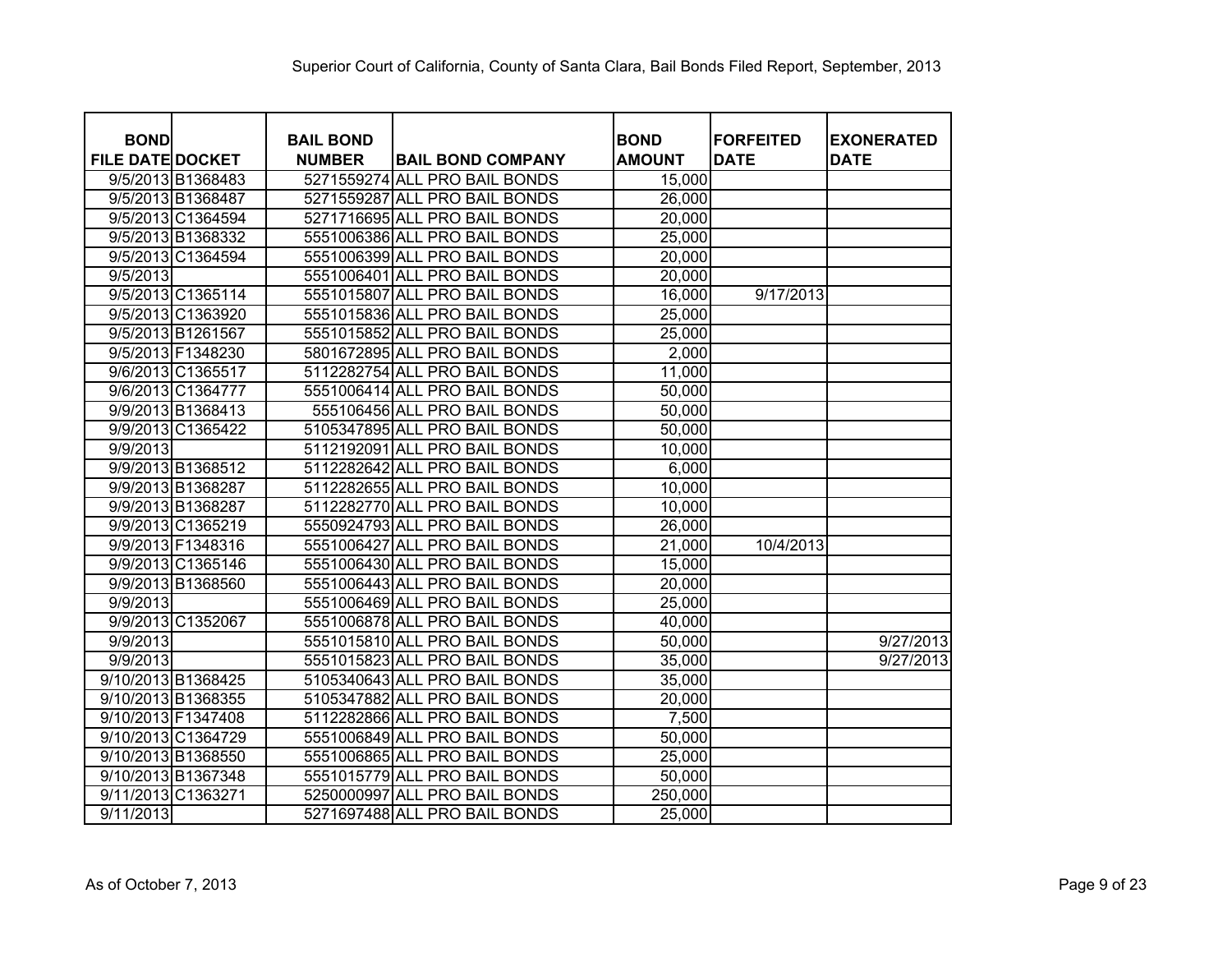| <b>BOND</b><br><b>FILE DATE DOCKET</b> | <b>BAIL BOND</b><br><b>NUMBER</b> | <b>BAIL BOND COMPANY</b>      | <b>BOND</b><br><b>AMOUNT</b> | <b>FORFEITED</b><br><b>DATE</b> | <b>EXONERATED</b><br><b>DATE</b> |
|----------------------------------------|-----------------------------------|-------------------------------|------------------------------|---------------------------------|----------------------------------|
| 9/11/2013 C1365627                     |                                   | 5271717733 ALL PRO BAIL BONDS | 25,000                       | 9/23/2013                       |                                  |
| 9/12/2013                              |                                   | 5112300469 ALL PRO BAIL BONDS | 5,000                        |                                 |                                  |
| 9/12/2013                              |                                   | 5271697491 ALL PRO BAIL BONDS | 25,000                       |                                 |                                  |
| 9/12/2013 C1364806                     |                                   | 5271733429 ALL PRO BAIL BONDS | 20,000                       |                                 |                                  |
| 9/13/2013                              |                                   | 5105340656 ALL PRO BAIL BONDS | 60,000                       |                                 | 9/24/2013                        |
| 9/13/2013                              |                                   | 5105340669 ALL PRO BAIL BONDS | 100,000                      |                                 |                                  |
| 9/13/2013                              |                                   | 5112252907 ALL PRO BAIL BONDS | 10,000                       |                                 |                                  |
| 9/13/2013 B1368352                     |                                   | 5112282879 ALL PRO BAIL BONDS | 10,000                       | 9/13/2013                       |                                  |
| 9/13/2013 C1358763                     |                                   | 5271755472 ALL PRO BAIL BONDS | 5,000                        |                                 |                                  |
| 9/16/2013                              |                                   | 5112282796 ALL PRO BAIL BONDS | 10,000                       |                                 |                                  |
| 9/16/2013                              |                                   | 5112282853 ALL PRO BAIL BONDS | 10,000                       |                                 | 9/25/2013                        |
| 9/16/2013                              |                                   | 5112282895 ALL PRO BAIL BONDS | 10,000                       |                                 |                                  |
| 9/16/2013 C1363676                     |                                   | 5112282910 ALL PRO BAIL BONDS | 6,000                        |                                 |                                  |
| 9/16/2013                              |                                   | 5271697475 ALL PRO BAIL BONDS | 10,000                       |                                 |                                  |
| 9/16/2013                              |                                   | 5271717746 ALL PRO BAIL BONDS | 16,000                       |                                 |                                  |
| 9/16/2013                              |                                   | 5550932808 ALL PRO BAIL BONDS | 50,000                       |                                 |                                  |
| 9/16/2013 C1360475                     |                                   | 5550932811 ALL PRO BAIL BONDS | 50,000                       |                                 |                                  |
| 9/16/2013 F1243143                     |                                   | 5550932837 ALL PRO BAIL BONDS | 30,000                       |                                 |                                  |
| 9/16/2013 F1347745                     |                                   | 5550932840 ALL PRO BAIL BONDS | 35,000                       |                                 |                                  |
| 9/16/2013 C1355393                     |                                   | 5551015782 ALL PRO BAIL BONDS | 2,500                        |                                 |                                  |
| 9/16/2013 C1360470                     |                                   | 5801672936 ALL PRO BAIL BONDS | 5,000                        |                                 |                                  |
| 9/16/2013 C1246298                     |                                   | 5801672952 ALL PRO BAIL BONDS | 1,000                        |                                 |                                  |
| 9/16/2013 C1246972                     |                                   | 5801672978 ALL PRO BAIL BONDS | 2,500                        |                                 |                                  |
| 9/16/2013 C1348074                     |                                   | 5801673061 ALL PRO BAIL BONDS | 1,000                        |                                 |                                  |
| 9/17/2013 B1367692                     |                                   | 5112282923 ALL PRO BAIL BONDS | 10,000                       |                                 |                                  |
| 9/17/2013                              |                                   | 5271755188 ALL PRO BAIL BONDS | 21,000                       |                                 |                                  |
| 9/17/2013 C1365323                     |                                   | 5271755203 ALL PRO BAIL BONDS | 1,000                        |                                 |                                  |
| 9/17/2013 F1346983                     |                                   | 5271755456 ALL PRO BAIL BONDS | 7,500                        |                                 |                                  |
| 9/17/2013 F1348188                     |                                   | 5550932655 ALL PRO BAIL BONDS | 45,000                       | 9/17/2013                       |                                  |
| 9/17/2013 B1368482                     |                                   | 5551006852 ALL PRO BAIL BONDS | 50,000                       |                                 |                                  |
| 9/17/2013 C1240168                     |                                   | 5801629745 ALL PRO BAIL BONDS | 5,000                        |                                 |                                  |
| 9/18/2013 C1362735                     |                                   | 5112282840 ALL PRO BAIL BONDS | 10,000                       |                                 |                                  |
| 9/18/2013                              |                                   | 5112309082 ALL PRO BAIL BONDS | 10,000                       |                                 |                                  |
| 9/18/2013 C1366084                     |                                   | 5271717759 ALL PRO BAIL BONDS | 17,000                       |                                 |                                  |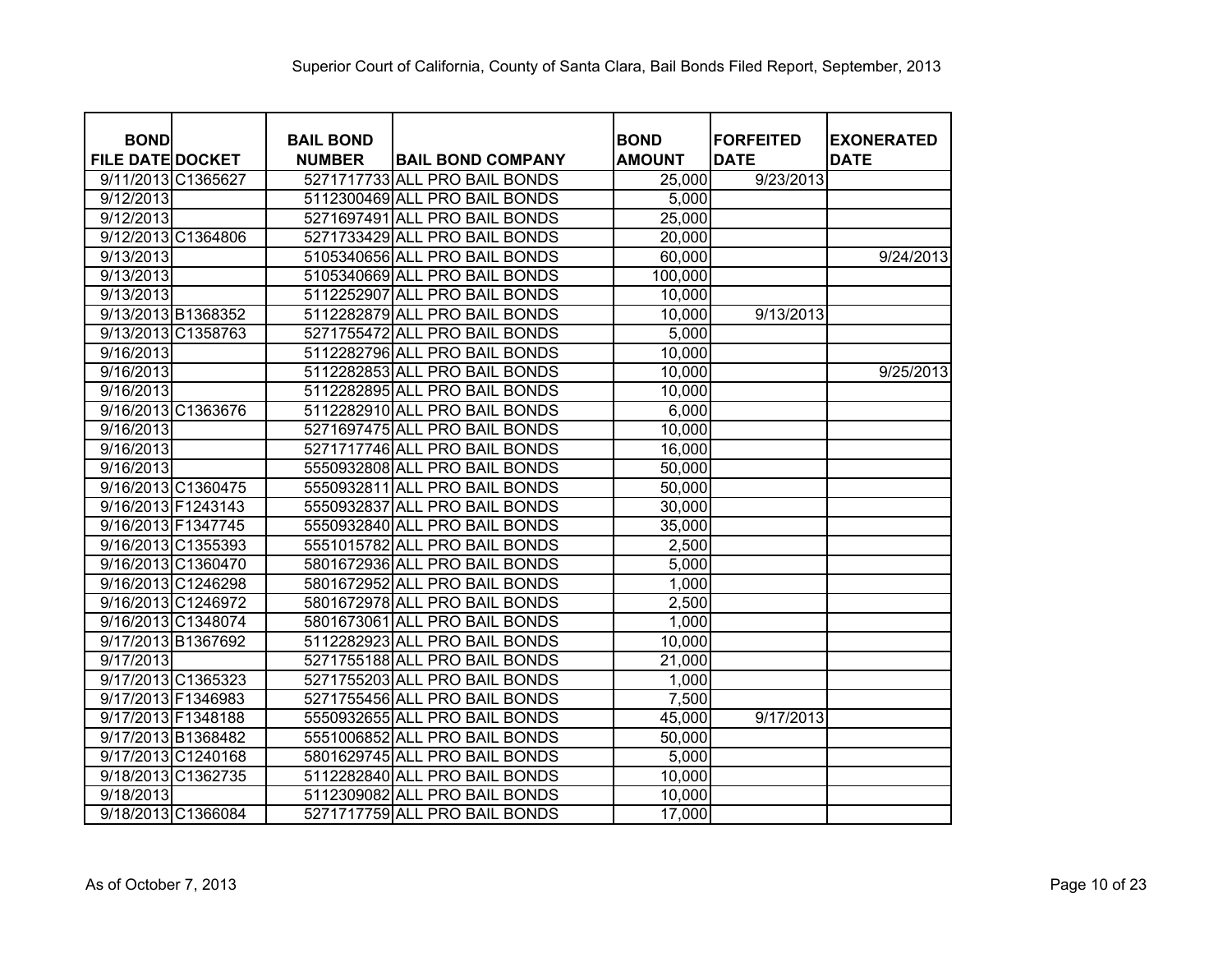| <b>BOND</b>             | <b>BAIL BOND</b> |                               | <b>BOND</b>   | <b>FORFEITED</b> | <b>EXONERATED</b> |
|-------------------------|------------------|-------------------------------|---------------|------------------|-------------------|
| <b>FILE DATE DOCKET</b> | <b>NUMBER</b>    | <b>BAIL BOND COMPANY</b>      | <b>AMOUNT</b> | <b>DATE</b>      | <b>DATE</b>       |
| 9/18/2013 F1347145      |                  | 5551015795 ALL PRO BAIL BONDS | 15,000        | 9/20/2013        |                   |
| 9/19/2013               |                  | 5112309194 ALL PRO BAIL BONDS | 11,000        |                  |                   |
| 9/19/2013               |                  | 5271762663 ALL PRO BAIL BONDS | 20,000        |                  |                   |
| 9/19/2013 C1116075      |                  | 5550925675 ALL PRO BAIL BONDS | 50,000        |                  |                   |
| 9/19/2013 F1347758      |                  | 5801721272 ALL PRO BAIL BONDS | 5,000         |                  |                   |
| 9/20/2013               |                  | 5112309181 ALL PRO BAIL BONDS | 11,000        |                  |                   |
| 9/20/2013 F1345743      |                  | 5271762650 ALL PRO BAIL BONDS | 15,000        |                  |                   |
| 9/23/2013 C1235223      |                  | 511282837 ALL PRO BAIL BONDS  | 5,000         |                  |                   |
| 9/23/2013 F1346241      |                  | 5105340599 ALL PRO BAIL BONDS | 35,000        |                  |                   |
| 9/23/2013               |                  | 5112309529 ALL PRO BAIL BONDS | 6,000         |                  |                   |
| 9/23/2013 C1362002      |                  | 5250001006 ALL PRO BAIL BONDS | 200,000       |                  |                   |
| 9/23/2013 B1368637      |                  | 5271762634 ALL PRO BAIL BONDS | 16,000        |                  |                   |
| 9/23/2013 C1353173      |                  | 5551025101 ALL PRO BAIL BONDS | 40,000        |                  |                   |
| 9/23/2013 B1368130      |                  | 5551025114 ALL PRO BAIL BONDS | 30,000        |                  |                   |
| 9/23/2013 C1223487      |                  | 5551025127 ALL PRO BAIL BONDS | 40,000        |                  |                   |
| 9/23/2013 C1363295      |                  | 5801721342 ALL PRO BAIL BONDS | 5,000         |                  |                   |
| 9/23/2013 C1366520      |                  | 5801721508 ALL PRO BAIL BONDS | 5,000         |                  |                   |
| 9/24/2013               |                  | 5105351704 ALL PRO BAIL BONDS | 75,000        |                  |                   |
| 9/24/2013               |                  | 5112309178 ALL PRO BAIL BONDS | 11,000        |                  |                   |
| 9/24/2013               |                  | 5112309516 ALL PRO BAIL BONDS | 10,000        |                  |                   |
| 9/24/2013               |                  | 5271717775 ALL PRO BAIL BONDS | 25,000        |                  |                   |
| 9/24/2013 C1355342      |                  | 5271733391 ALL PRO BAIL BONDS | 5,000         |                  |                   |
| 9/24/2013 C1366797      |                  | 5271762621 ALL PRO BAIL BONDS | 15,000        |                  |                   |
| 9/24/2013               |                  | 5271762647 ALL PRO BAIL BONDS | 25,000        |                  |                   |
| 9/24/2013               |                  | 5271763149 ALL PRO BAIL BONDS | 15,000        |                  |                   |
| 9/24/2013 C1360699      |                  | 5550925815 ALL PRO BAIL BONDS | 50,000        |                  |                   |
| 9/24/2013 F1348370      |                  | 5550932668 ALL PRO BAIL BONDS | 25,000        |                  |                   |
| 9/24/2013 B1368778      |                  | 5550932824 ALL PRO BAIL BONDS | 35,000        |                  |                   |
| 9/24/2013               |                  | 5551025130 ALL PRO BAIL BONDS | 45,000        |                  |                   |
| 9/24/2013 C1363595      | SV254124012      | <b>ALL PRO BAIL BONDS</b>     | 15,000        |                  |                   |
| 9/25/2013 C1246725      |                  | 555093267 ALL PRO BAIL BONDS  | 50,000        |                  |                   |
| 9/25/2013 C1366414      |                  | 5271763136 ALL PRO BAIL BONDS | 15,000        |                  |                   |
| 9/26/2013 C1357036      |                  | 5112309165 ALL PRO BAIL BONDS | 7,500         |                  |                   |
| 9/26/2013               |                  | 5271762618 ALL PRO BAIL BONDS | 20,000        |                  |                   |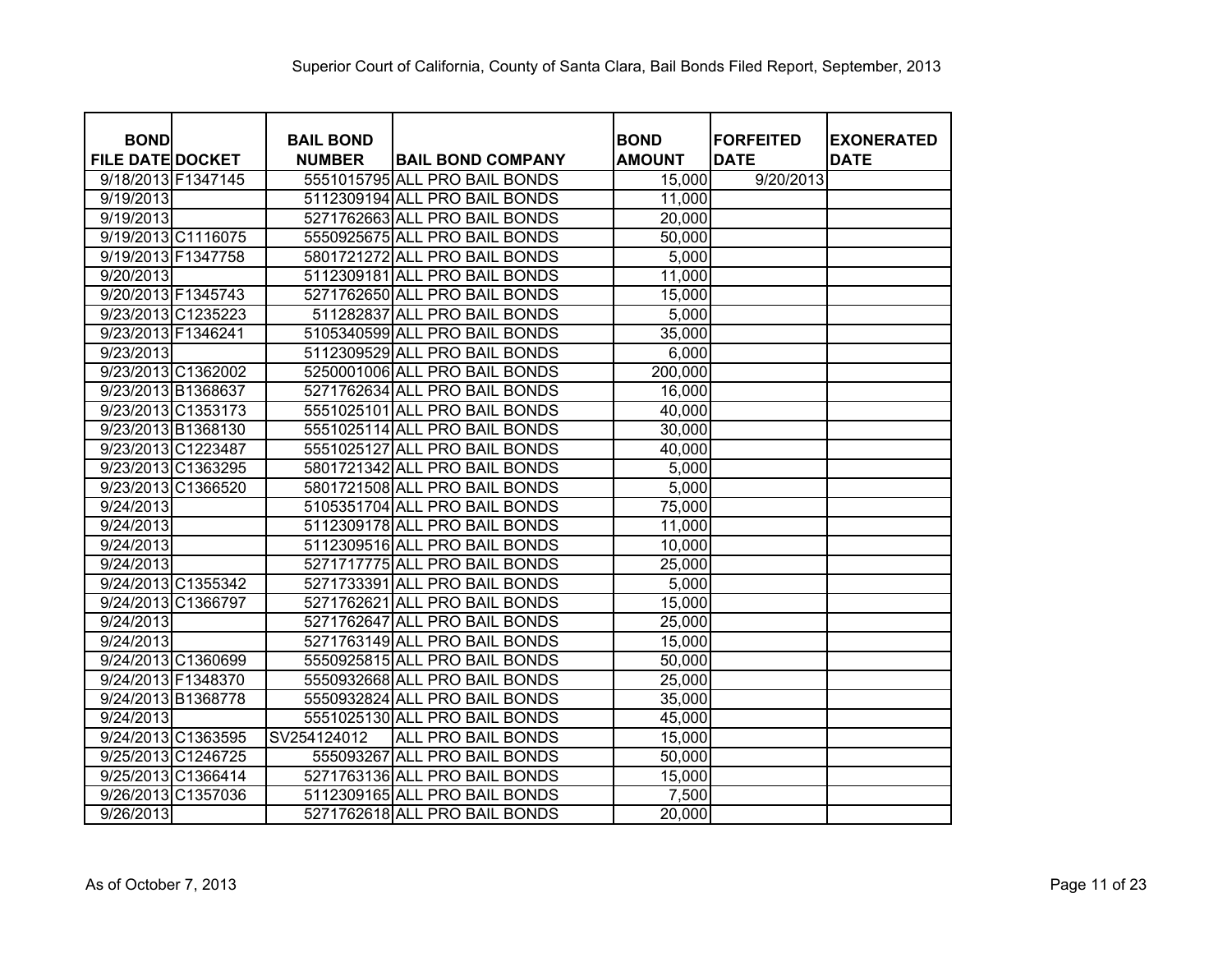| <b>BOND</b>             |                   | <b>BAIL BOND</b> |                               | <b>BOND</b>   | <b>FORFEITED</b> | <b>EXONERATED</b> |
|-------------------------|-------------------|------------------|-------------------------------|---------------|------------------|-------------------|
| <b>FILE DATE DOCKET</b> |                   | <b>NUMBER</b>    | <b>BAIL BOND COMPANY</b>      | <b>AMOUNT</b> | <b>DATE</b>      | <b>DATE</b>       |
| 9/26/2013 C1365213      |                   |                  | 5550932684 ALL PRO BAIL BONDS | 30,000        |                  |                   |
| 9/27/2013 C1362000      |                   |                  | 5105343280 ALL PRO BAIL BONDS | 100,000       |                  |                   |
| 9/27/2013 C1363907      |                   |                  | 5105351717 ALL PRO BAIL BONDS | 80,000        |                  |                   |
| 9/27/2013 C1239397      |                   |                  | 5112309095 ALL PRO BAIL BONDS | 10,000        |                  |                   |
| 9/27/2013               |                   |                  | 5112309532 ALL PRO BAIL BONDS | 10,000        |                  |                   |
| 9/27/2013 C1364554      |                   |                  | 5271763123 ALL PRO BAIL BONDS | 15,000        |                  |                   |
| 9/30/2013               |                   |                  | 5105343293 ALL PRO BAIL BONDS | 75,000        |                  |                   |
| 9/30/2013               |                   |                  | 5112309123 ALL PRO BAIL BONDS | 10,000        |                  |                   |
| 9/30/2013               |                   |                  | 5112309545 ALL PRO BAIL BONDS | 11,000        |                  |                   |
| 9/30/2013 C1366349      |                   |                  | 5271762577 ALL PRO BAIL BONDS | 21,000        |                  |                   |
| 9/30/2013 C1361270      |                   |                  | 5271763110 ALL PRO BAIL BONDS | 20,000        |                  |                   |
| 9/30/2013 B1048937      |                   |                  | 5801716113 ALL PRO BAIL BONDS | 5,000         |                  |                   |
| 9/30/2013 C1358887      |                   |                  | 5801721298 ALL PRO BAIL BONDS | 5,000         |                  |                   |
|                         | 9/3/2013 B1368210 | IS50K85984       | <b>AMIGO BAIL BONDS</b>       | 25,000        |                  |                   |
| 9/9/2013                |                   | IS250K10758      | AMIGO BAIL BONDS              | 250,000       |                  |                   |
| 9/10/2013               |                   | IS30K146454      | <b>AMIGO BAIL BONDS</b>       | 20,000        |                  |                   |
| 9/12/2013 F1244028      |                   | IS30K143601      | <b>AMIGO BAIL BONDS</b>       | 10,000        |                  |                   |
| 9/23/2013 C1363799      |                   | IS30K143603      | AMIGO BAIL BONDS              | 25,000        |                  |                   |
|                         | 9/3/2013 C1110114 | T10050425471     | <b>BAD BOYS BAIL BONDS</b>    | 70,000        |                  |                   |
| 9/3/2013                |                   | T1050421830      | <b>BAD BOYS BAIL BONDS</b>    | 10,000        |                  |                   |
| 9/3/2013                |                   | T1050421831      | <b>BAD BOYS BAIL BONDS</b>    | 10,000        |                  |                   |
| 9/3/2013                |                   | T1050421832      | <b>BAD BOYS BAIL BONDS</b>    | 10,000        |                  |                   |
|                         | 9/3/2013 B1367540 | T20050425344     | <b>BAD BOYS BAIL BONDS</b>    | 160,000       |                  |                   |
|                         | 9/3/2013 C1362320 | T2550421416      | <b>BAD BOYS BAIL BONDS</b>    | 15,000        |                  |                   |
| 9/3/2013                |                   | T2550421851      | <b>BAD BOYS BAIL BONDS</b>    | 25,000        |                  | 9/30/2013         |
|                         | 9/3/2013 C1360781 | T5050424663      | <b>BAD BOYS BAIL BONDS</b>    | 35,000        | 9/13/2013        |                   |
|                         | 9/3/2013 C1358844 | T5050425443      | <b>BAD BOYS BAIL BONDS</b>    | 41,000        |                  |                   |
|                         | 9/3/2013 C1364307 | T5050425444      | <b>BAD BOYS BAIL BONDS</b>    | 35,000        |                  |                   |
|                         | 9/3/2013 C1362251 | T550421813       | <b>BAD BOYS BAIL BONDS</b>    | 5,000         |                  |                   |
|                         | 9/3/2013 C1361376 | T550421814       | <b>BAD BOYS BAIL BONDS</b>    | 5,000         |                  |                   |
|                         | 9/4/2013 C1366018 | T1050417597      | <b>BAD BOYS BAIL BONDS</b>    | 10,000        |                  |                   |
|                         | 9/4/2013 C1365159 | T1050421196      | <b>BAD BOYS BAIL BONDS</b>    | 10,000        |                  |                   |
| 9/4/2013                |                   | T1050425269      | <b>BAD BOYS BAIL BONDS</b>    | 5,000         |                  |                   |
| 9/4/2013                |                   | T2550421852      | <b>BAD BOYS BAIL BONDS</b>    | 15,000        |                  | 9/26/2013         |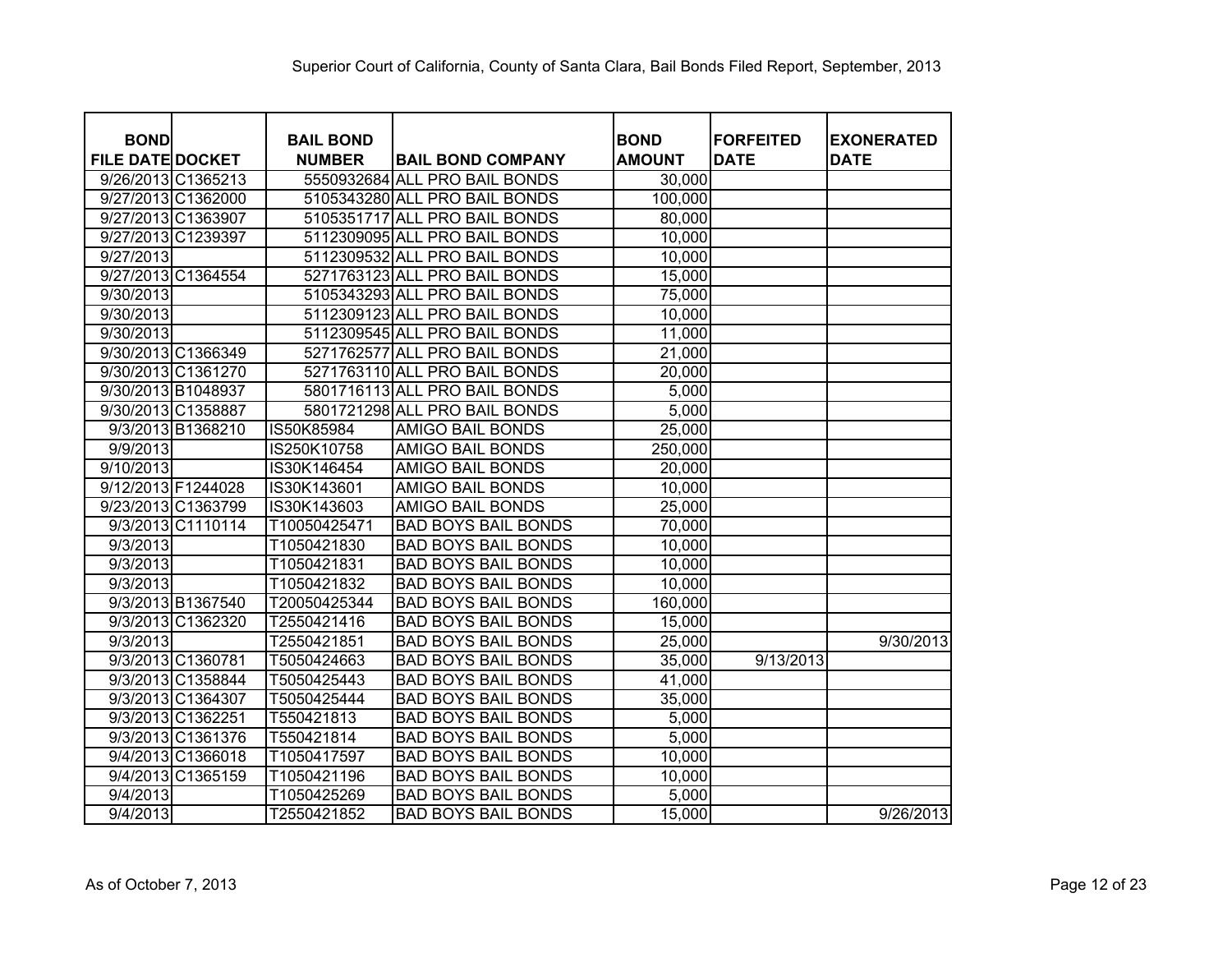| <b>BOND</b><br><b>FILE DATE DOCKET</b> | <b>BAIL BOND</b><br><b>NUMBER</b> | <b>BAIL BOND COMPANY</b>   | <b>BOND</b><br><b>AMOUNT</b> | <b>FORFEITED</b><br><b>DATE</b> | <b>EXONERATED</b><br><b>DATE</b> |
|----------------------------------------|-----------------------------------|----------------------------|------------------------------|---------------------------------|----------------------------------|
| 9/4/2013 C1364400                      | T50050425480                      | <b>BAD BOYS BAIL BONDS</b> | 250,000                      |                                 |                                  |
| 9/4/2013 F1244244                      | T550425380                        | <b>BAD BOYS BAIL BONDS</b> | 5,000                        |                                 |                                  |
| 9/5/2013 B1368460                      | T10050425470                      | <b>BAD BOYS BAIL BONDS</b> | 56,000                       |                                 |                                  |
| 9/5/2013 C1240821                      | T10504246153                      | <b>BAD BOYS BAIL BONDS</b> | 10,000                       |                                 |                                  |
| 9/5/2013                               | T1050425121                       | <b>BAD BOYS BAIL BONDS</b> | 10,000                       |                                 |                                  |
| 9/5/2013 C1114936                      | T1050425281                       | <b>BAD BOYS BAIL BONDS</b> | 10,000                       |                                 |                                  |
| 9/5/2013 B1368532                      | T2550421855                       | <b>BAD BOYS BAIL BONDS</b> | 25,000                       |                                 |                                  |
| 9/5/2013 C1093193                      | T2550421856                       | <b>BAD BOYS BAIL BONDS</b> | 10,000                       |                                 |                                  |
| 9/5/2013 B1367271                      | T550421381                        | <b>BAD BOYS BAIL BONDS</b> | 5,000                        |                                 |                                  |
| 9/5/2013                               | T550421382                        | <b>BAD BOYS BAIL BONDS</b> | 2,000                        |                                 |                                  |
| 9/5/2013                               | T550421383                        | <b>BAD BOYS BAIL BONDS</b> | 2,000                        |                                 |                                  |
| 9/5/2013                               | T550421384                        | <b>BAD BOYS BAIL BONDS</b> | 2,000                        |                                 |                                  |
| 9/5/2013                               | T550421815                        | <b>BAD BOYS BAIL BONDS</b> | 5,000                        |                                 |                                  |
| 9/5/2013                               | T550425110                        | <b>BAD BOYS BAIL BONDS</b> | 1,000                        |                                 |                                  |
| 9/6/2013 C1363275                      | T1050417676                       | <b>BAD BOYS BAIL BONDS</b> | 7,000                        |                                 |                                  |
| 9/6/2013 C1362624                      | T1050421404                       | <b>BAD BOYS BAIL BONDS</b> | 10,000                       |                                 |                                  |
| 9/6/2013 C1365212                      | T2550420873                       | <b>BAD BOYS BAIL BONDS</b> | 25,000                       |                                 |                                  |
| 9/6/2013 C1361648                      | T2550421850                       | <b>BAD BOYS BAIL BONDS</b> | 15,000                       |                                 |                                  |
| 9/6/2013 F1347952                      | T5050425445                       | <b>BAD BOYS BAIL BONDS</b> | 50,000                       |                                 |                                  |
| 9/9/2013 C1362530                      | T10050425584                      | <b>BAD BOYS BAIL BONDS</b> | 75,000                       |                                 |                                  |
| 9/9/2013                               | T1050425512                       | <b>BAD BOYS BAIL BONDS</b> | 10,000                       |                                 |                                  |
| 9/9/2013                               | T1050425513                       | <b>BAD BOYS BAIL BONDS</b> | 10,000                       |                                 |                                  |
| 9/9/2013 C1237626                      | T1050425590                       | <b>BAD BOYS BAIL BONDS</b> | 10,000                       |                                 |                                  |
| 9/9/2013                               | T1050425591                       | <b>BAD BOYS BAIL BONDS</b> | 10,000                       |                                 |                                  |
| 9/9/2013                               | T5050425155                       | <b>BAD BOYS BAIL BONDS</b> | 35,000                       |                                 |                                  |
| 9/10/2013                              | T2550428828                       | <b>BAD BOYS BAIL BONDS</b> | 25,000                       |                                 |                                  |
| 9/10/2013                              | T2550428830                       | <b>BAD BOYS BAIL BONDS</b> | 10,000                       |                                 |                                  |
| 9/10/2013 C1363252                     | T5050425623                       | <b>BAD BOYS BAIL BONDS</b> | 50,000                       |                                 |                                  |
| 9/10/2013 C1364981                     | T5050428833                       | <b>BAD BOYS BAIL BONDS</b> | 50,000                       |                                 |                                  |
| 9/11/2013 C1364812                     | T2550417624                       | <b>BAD BOYS BAIL BONDS</b> | 25,000                       |                                 |                                  |
| 9/11/2013 BB152683                     | T5050425442                       | <b>BAD BOYS BAIL BONDS</b> | 50,000                       |                                 |                                  |
| 9/11/2013                              | T5050426023                       | <b>BAD BOYS BAIL BONDS</b> | 35,000                       |                                 |                                  |
| 9/11/2013                              | T5050426024                       | <b>BAD BOYS BAIL BONDS</b> | 35,000                       |                                 |                                  |
| 9/11/2013 C1353102                     | T5050426025                       | <b>BAD BOYS BAIL BONDS</b> | 50,000                       |                                 |                                  |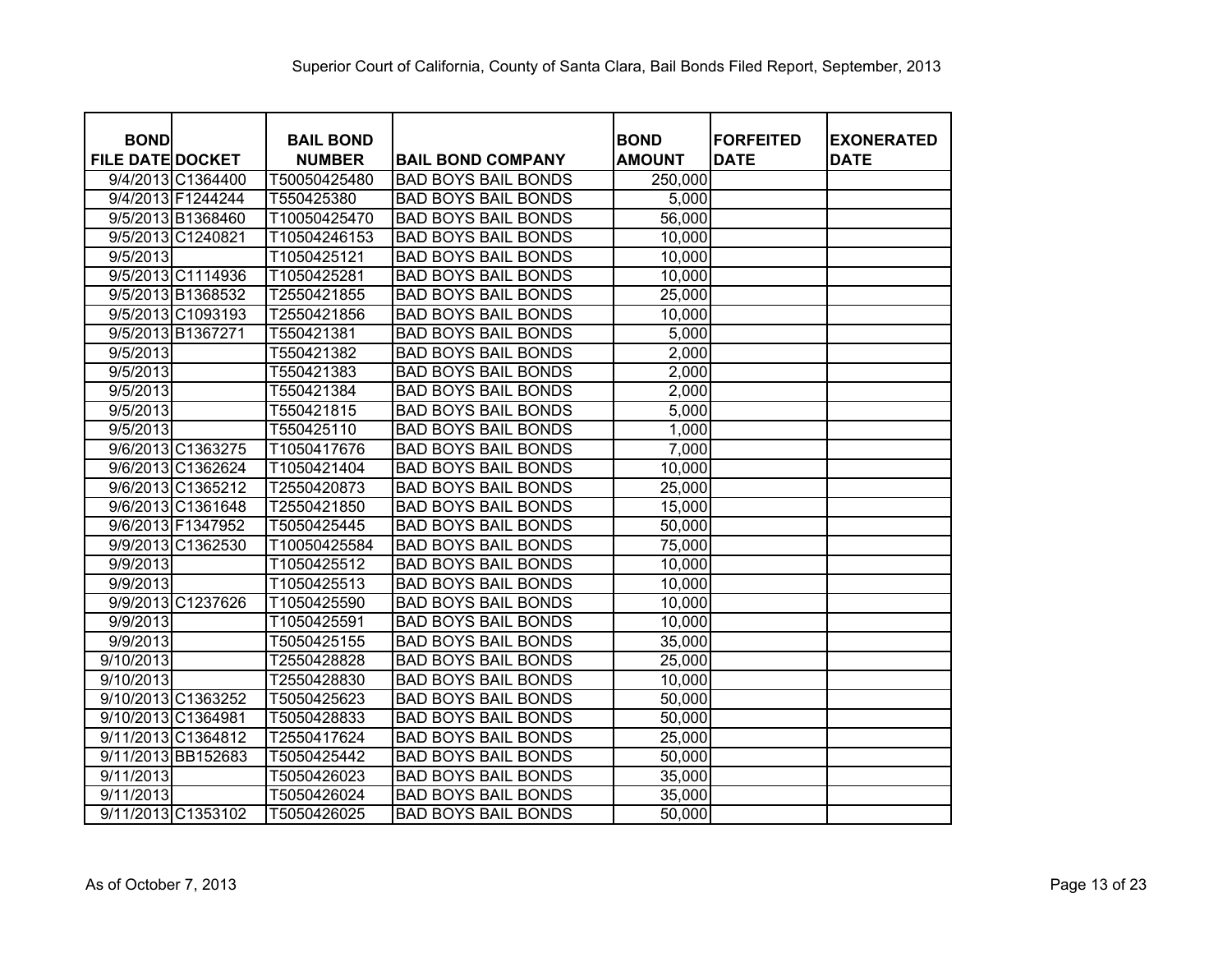| <b>BOND</b>             |                    | <b>BAIL BOND</b> |                            | <b>BOND</b>   | <b>FORFEITED</b> | <b>EXONERATED</b> |
|-------------------------|--------------------|------------------|----------------------------|---------------|------------------|-------------------|
| <b>FILE DATE DOCKET</b> |                    | <b>NUMBER</b>    | <b>BAIL BOND COMPANY</b>   | <b>AMOUNT</b> | <b>DATE</b>      | <b>DATE</b>       |
|                         | 9/11/2013 EE222265 | T550425109       | <b>BAD BOYS BAIL BONDS</b> | 3,000         |                  |                   |
|                         | 9/11/2013 C1115140 | T550425982       | <b>BAD BOYS BAIL BONDS</b> | 5,000         |                  |                   |
| 9/12/2013 F1348173      |                    | T10050426045     | <b>BAD BOYS BAIL BONDS</b> | 100,000       |                  |                   |
| 9/12/2013 F1348229      |                    | T1050425516      | <b>BAD BOYS BAIL BONDS</b> | 10,000        |                  |                   |
| 9/12/2013               |                    | T2550428825      | <b>BAD BOYS BAIL BONDS</b> | 25,000        |                  |                   |
| 9/12/2013 F1347981      |                    | T550428783       | <b>BAD BOYS BAIL BONDS</b> | 2,500         |                  |                   |
|                         | 9/13/2013 C1365289 | T10050425648     | <b>BAD BOYS BAIL BONDS</b> | 75,000        |                  |                   |
|                         | 9/13/2013 C1362240 | T10050428855     | <b>BAD BOYS BAIL BONDS</b> | 50,000        |                  |                   |
|                         | 9/13/2013 C1361642 | T1050425392      | <b>BAD BOYS BAIL BONDS</b> | 10,000        |                  |                   |
|                         | 9/13/2013 B1368568 | T5050428832      | <b>BAD BOYS BAIL BONDS</b> | 30,000        |                  |                   |
|                         | 9/13/2013 C1361063 | T550425508       | <b>BAD BOYS BAIL BONDS</b> | 5,000         |                  |                   |
| 9/13/2013 C1363757      |                    | T550428784       | <b>BAD BOYS BAIL BONDS</b> | 5,000         |                  |                   |
| 9/16/2013               |                    | T2550426009      | <b>BAD BOYS BAIL BONDS</b> | 11,000        |                  |                   |
| 9/16/2013 B1368482      |                    | T2550428829      | <b>BAD BOYS BAIL BONDS</b> | 20,000        |                  | 9/25/2013         |
| 9/16/2013               |                    | T5050429217      | <b>BAD BOYS BAIL BONDS</b> | 26,000        |                  |                   |
| 9/17/2013 F1347934      |                    | T10050428856     | <b>BAD BOYS BAIL BONDS</b> | 100,000       |                  |                   |
| 9/17/2013 F1345799      |                    | T10050429232     | <b>BAD BOYS BAIL BONDS</b> | 100,000       |                  |                   |
|                         | 9/17/2013 B1261696 | T1050425285      | <b>BAD BOYS BAIL BONDS</b> | 10,000        |                  |                   |
|                         | 9/17/2013 CC949959 | T1050425515      | <b>BAD BOYS BAIL BONDS</b> | 10,000        |                  |                   |
|                         | 9/17/2013 C1364253 | T1050425998      | <b>BAD BOYS BAIL BONDS</b> | 10,000        |                  |                   |
| 9/17/2013               |                    | T1050425999      | <b>BAD BOYS BAIL BONDS</b> | 10,000        |                  |                   |
| 9/17/2013               |                    | T2550429194      | <b>BAD BOYS BAIL BONDS</b> | 11,000        |                  |                   |
|                         | 9/17/2013 C1363533 | T50504429215     | <b>BAD BOYS BAIL BONDS</b> | 50,000        |                  |                   |
| 9/18/2013               |                    | T1050425123      | <b>BAD BOYS BAIL BONDS</b> | 10,000        |                  |                   |
| 9/18/2013               |                    | T1050426000      | <b>BAD BOYS BAIL BONDS</b> | 10,000        |                  |                   |
|                         | 9/18/2013 C1366106 | T2550425608      | <b>BAD BOYS BAIL BONDS</b> | 25,000        |                  |                   |
|                         | 9/18/2013 C1366115 | T5050428984      | <b>BAD BOYS BAIL BONDS</b> | 50,000        |                  |                   |
| 9/18/2013 F1347691      |                    | T550425112       | <b>BAD BOYS BAIL BONDS</b> | 5,000         |                  |                   |
|                         | 9/19/2013 C1364972 | T10050429234     | <b>BAD BOYS BAIL BONDS</b> | 100,000       |                  |                   |
| $\overline{9/19/2013}$  |                    | T2550425609      | <b>BAD BOYS BAIL BONDS</b> | 15,000        |                  |                   |
|                         | 9/20/2013 C1361733 | T1050432630      | <b>BAD BOYS BAIL BONDS</b> | 10,000        |                  | 10/1/2013         |
|                         | 9/20/2013 C1365314 | T2550425606      | <b>BAD BOYS BAIL BONDS</b> | 15,000        | 9/20/2013        |                   |
|                         | 9/20/2013 C1366533 | T5050429216      | <b>BAD BOYS BAIL BONDS</b> | 26,000        |                  |                   |
| 9/23/2013               |                    | T1050432628      | <b>BAD BOYS BAIL BONDS</b> | 10,000        |                  |                   |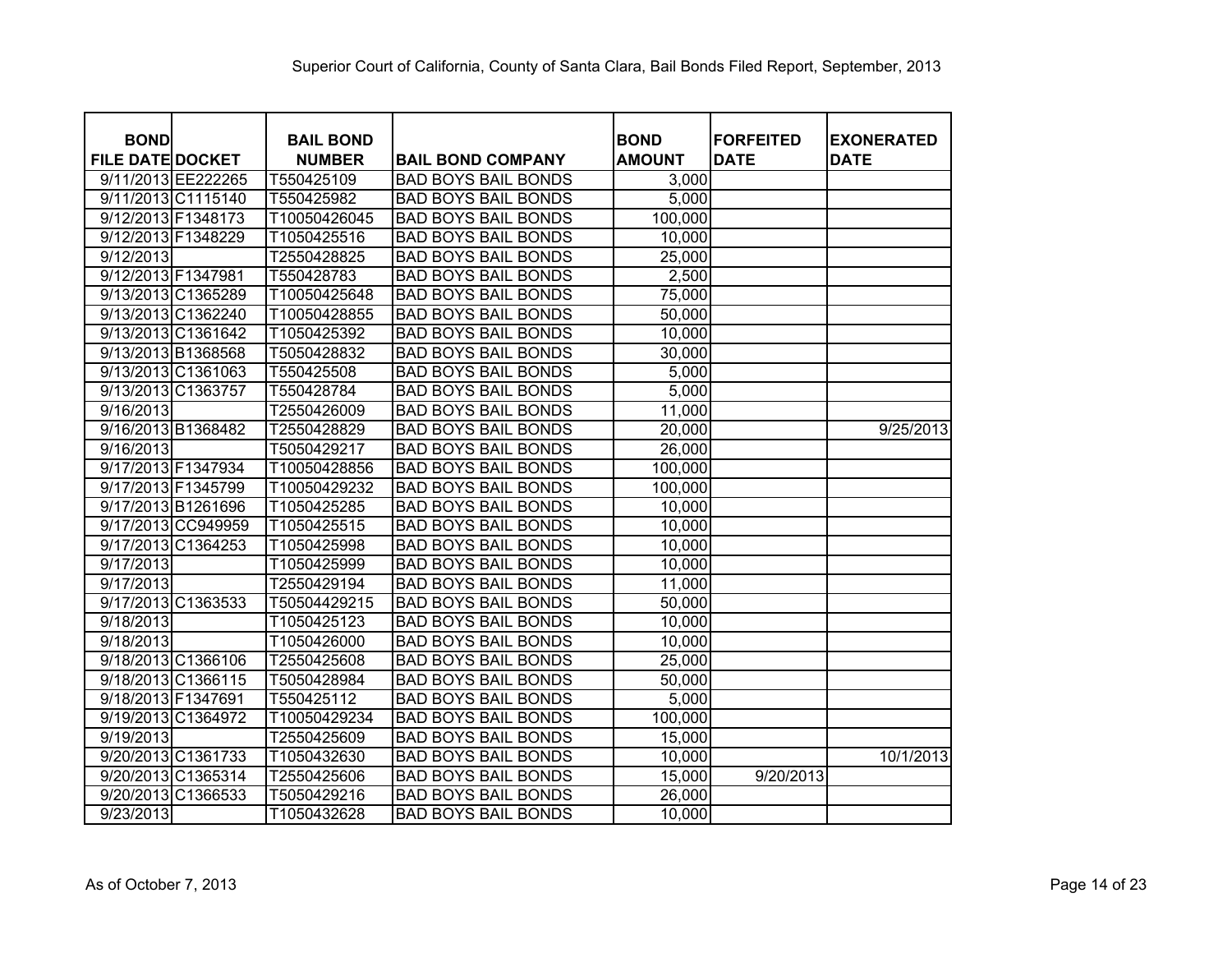| <b>BOND</b><br><b>FILE DATE DOCKET</b> | <b>BAIL BOND</b><br><b>NUMBER</b> | <b>BAIL BOND COMPANY</b>       | <b>BOND</b><br><b>AMOUNT</b> | <b>FORFEITED</b><br><b>DATE</b> | <b>EXONERATED</b><br><b>DATE</b> |
|----------------------------------------|-----------------------------------|--------------------------------|------------------------------|---------------------------------|----------------------------------|
| 9/23/2013                              | T1050433019                       | <b>BAD BOYS BAIL BONDS</b>     | 10,000                       |                                 |                                  |
| 9/23/2013 C1363775                     | T1050433021                       | <b>BAD BOYS BAIL BONDS</b>     | 10,000                       |                                 |                                  |
| 9/23/2013                              | T2550426010                       | <b>BAD BOYS BAIL BONDS</b>     | 20,000                       |                                 |                                  |
| 9/23/2013                              | T2550428823                       | <b>BAD BOYS BAIL BONDS</b>     | 25,000                       |                                 |                                  |
| 9/23/2013                              | T2550433035                       | <b>BAD BOYS BAIL BONDS</b>     | 25,000                       |                                 |                                  |
| 9/23/2013 C1351143                     | T550425983                        | <b>BAD BOYS BAIL BONDS</b>     | 5,000                        |                                 |                                  |
| 9/23/2013 C1363824                     | T550433014                        | <b>BAD BOYS BAIL BONDS</b>     | 5,000                        |                                 |                                  |
| 9/24/2013                              | T5050433045                       | <b>BAD BOYS BAIL BONDS</b>     | 50,000                       |                                 |                                  |
| 9/24/2013 C1366346                     | T5050433048                       | <b>BAD BOYS BAIL BONDS</b>     | 41,000                       |                                 |                                  |
| 9/24/2013 C1361640                     | T550433013                        | <b>BAD BOYS BAIL BONDS</b>     | 5,000                        |                                 |                                  |
| 9/26/2013                              | T10050429235                      | <b>BAD BOYS BAIL BONDS</b>     | 65,000                       |                                 |                                  |
| 9/26/2013 C1359870                     | T10050429237                      | <b>BAD BOYS BAIL BONDS</b>     | 60,000                       |                                 |                                  |
| 9/26/2013                              | T5050433046                       | <b>BAD BOYS BAIL BONDS</b>     | 30,500                       |                                 |                                  |
| 9/27/2013 C1355074                     | T2550428824                       | <b>BAD BOYS BAIL BONDS</b>     | 15,000                       |                                 |                                  |
| 9/27/2013 C1366340                     | T5050433050                       | <b>BAD BOYS BAIL BONDS</b>     | 50,000                       |                                 |                                  |
| 9/27/2013 C1089791                     | T550433015                        | <b>BAD BOYS BAIL BONDS</b>     | 5,000                        |                                 |                                  |
| 9/30/2013                              | T10050433198                      | <b>BAD BOYS BAIL BONDS</b>     | 75,000                       |                                 |                                  |
| 9/30/2013                              | T2550433142                       | <b>BAD BOYS BAIL BONDS</b>     | 15,000                       |                                 |                                  |
| 9/30/2013 C1362635                     | T5050432684                       | <b>BAD BOYS BAIL BONDS</b>     | 50,000                       |                                 |                                  |
| 9/30/2013 C1366266                     | T5050433051                       | <b>BAD BOYS BAIL BONDS</b>     | 50,000                       |                                 |                                  |
| 9/30/2013                              | T5050433052                       | <b>BAD BOYS BAIL BONDS</b>     | 32,000                       |                                 |                                  |
| 9/30/2013                              | T5050433054                       | <b>BAD BOYS BAIL BONDS</b>     | 26,000                       |                                 |                                  |
| 9/30/2013 B1368793                     | T5050433157                       | <b>BAD BOYS BAIL BONDS</b>     | 23,000                       |                                 |                                  |
| 9/30/2013 B1367871                     | T5050433158                       | <b>BAD BOYS BAIL BONDS</b>     | 30,000                       |                                 |                                  |
| 9/30/2013 C1363513                     | T550433110                        | <b>BAD BOYS BAIL BONDS</b>     | 5,000                        |                                 | 9/30/2013                        |
| 9/30/2013 B1368482                     | T7550433184                       | <b>BAD BOYS BAIL BONDS</b>     | 70,000                       |                                 |                                  |
| 9/3/2013 C1363940                      | S5002018621                       | <b>BAIL BONDS MADE EASY</b>    | 25,000                       |                                 |                                  |
| 9/3/2013 C1227319                      | FCS1001141181                     | <b>BAIL HOTLINE BAIL BONDS</b> | 50,000                       |                                 |                                  |
| 9/3/2013 B1261100                      | FCS101179591                      | <b>BAIL HOTLINE BAIL BONDS</b> | 3,000                        |                                 |                                  |
| 9/3/2013                               | FCS101179593                      | <b>BAIL HOTLINE BAIL BONDS</b> | 10,000                       |                                 | 9/26/2013                        |
| 9/3/2013 C1360949                      | FCS101179594                      | <b>BAIL HOTLINE BAIL BONDS</b> | 5,000                        |                                 |                                  |
| 9/3/2013 C1349088                      | FCS101179595                      | <b>BAIL HOTLINE BAIL BONDS</b> | 10,000                       |                                 | 9/4/2013                         |
| 9/3/2013                               | FCS101183522                      | <b>BAIL HOTLINE BAIL BONDS</b> | 5,000                        |                                 |                                  |
| 9/3/2013                               | FCS101183523                      | <b>BAIL HOTLINE BAIL BONDS</b> | 10,000                       |                                 |                                  |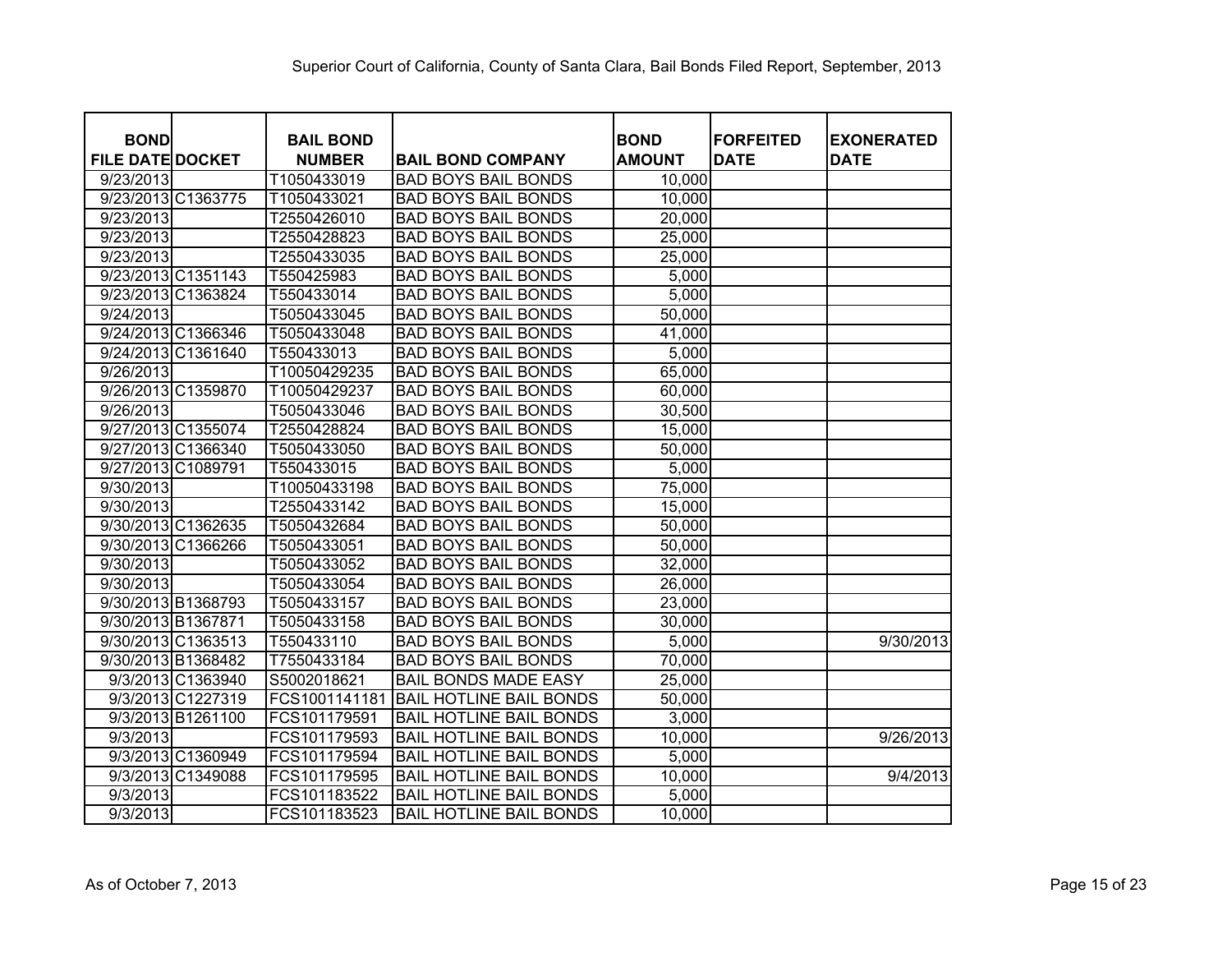| <b>BOND</b><br><b>FILE DATE DOCKET</b> | <b>BAIL BOND</b><br><b>NUMBER</b> | <b>BAIL BOND COMPANY</b>       | <b>BOND</b><br><b>AMOUNT</b> | <b>FORFEITED</b><br><b>DATE</b> | <b>EXONERATED</b><br><b>DATE</b> |
|----------------------------------------|-----------------------------------|--------------------------------|------------------------------|---------------------------------|----------------------------------|
| 9/3/2013 C1364686                      | FCS251191077                      | <b>BAIL HOTLINE BAIL BONDS</b> | 25,000                       |                                 |                                  |
| 9/3/2013                               | FCS251191078                      | <b>BAIL HOTLINE BAIL BONDS</b> | 11,000                       |                                 |                                  |
| 9/3/2013                               | FCS251191079                      | <b>BAIL HOTLINE BAIL BONDS</b> | 25,000                       |                                 | 9/30/2013                        |
| 9/4/2013 C1364249                      | AS100K20208                       | <b>BAIL HOTLINE BAIL BONDS</b> | 5,000                        |                                 |                                  |
| 9/4/2013 C1361536                      | FCS1001141182                     | <b>BAIL HOTLINE BAIL BONDS</b> | 75,000                       |                                 |                                  |
| 9/4/2013                               | FCS101183524                      | <b>BAIL HOTLINE BAIL BONDS</b> | 10,000                       |                                 |                                  |
| 9/4/2013 CC829968                      | FCS101183525                      | <b>BAIL HOTLINE BAIL BONDS</b> | 5,000                        |                                 |                                  |
| 9/4/2013 C1364594                      | FCS251191076                      | <b>BAIL HOTLINE BAIL BONDS</b> | 20,000                       |                                 |                                  |
| 9/5/2013                               | FCS101183527                      | <b>BAIL HOTLINE BAIL BONDS</b> | 10,000                       |                                 |                                  |
| 9/5/2013                               | FCS251191075                      | <b>BAIL HOTLINE BAIL BONDS</b> | 20,000                       |                                 |                                  |
| 9/5/2013 C1360653                      | FCS501179950                      | <b>BAIL HOTLINE BAIL BONDS</b> | 40,000                       |                                 |                                  |
| 9/9/2013                               | FCS101194080                      | <b>BAIL HOTLINE BAIL BONDS</b> | 5,000                        |                                 |                                  |
| 9/9/2013 C1363746                      | FCS2501109808                     | <b>BAIL HOTLINE BAIL BONDS</b> | 101,000                      | 9/11/2013                       |                                  |
| 9/9/2013                               | FCS251194335                      | <b>BAIL HOTLINE BAIL BONDS</b> | 11,000                       |                                 |                                  |
| 9/9/2013                               | FCS251194337                      | <b>BAIL HOTLINE BAIL BONDS</b> | 25,000                       |                                 |                                  |
| 9/10/2013 C1362625                     | FCS101183526                      | <b>BAIL HOTLINE BAIL BONDS</b> | 5,000                        |                                 |                                  |
| 9/10/2013                              | FCS101194081                      | <b>BAIL HOTLINE BAIL BONDS</b> | 10,000                       |                                 |                                  |
| 9/10/2013 C1362569                     | FCS101194086                      | <b>BAIL HOTLINE BAIL BONDS</b> | 5,000                        | 9/16/2013                       |                                  |
| 9/10/2013 C1361744                     | FCS251194338                      | <b>BAIL HOTLINE BAIL BONDS</b> | 20,000                       |                                 |                                  |
| 9/10/2013                              | FCS251194339                      | <b>BAIL HOTLINE BAIL BONDS</b> | 10,250                       |                                 |                                  |
| 9/10/2013                              | FCS251194340                      | <b>BAIL HOTLINE BAIL BONDS</b> | 12,000                       |                                 |                                  |
| 9/10/2013                              | FCS501170788                      | <b>BAIL HOTLINE BAIL BONDS</b> | 35,000                       |                                 |                                  |
| 9/10/2013 C1356036                     | FCS501170789                      | <b>BAIL HOTLINE BAIL BONDS</b> | 50,000                       |                                 |                                  |
| 9/10/2013 C1094037                     | FCS501170790                      | <b>BAIL HOTLINE BAIL BONDS</b> | 50,000                       |                                 |                                  |
| 9/11/2013 B1368351                     | FCS101194083                      | <b>BAIL HOTLINE BAIL BONDS</b> | 10,000                       |                                 | 9/20/2013                        |
| 9/11/2013 B1365257                     | FCS101194084                      | <b>BAIL HOTLINE BAIL BONDS</b> | 2,000                        |                                 |                                  |
| 9/11/2013 B1364560                     | FCS101194085                      | <b>BAIL HOTLINE BAIL BONDS</b> | 5,000                        |                                 |                                  |
| 9/11/2013 B1367996                     | FCS501170787                      | <b>BAIL HOTLINE BAIL BONDS</b> | 10,000                       |                                 |                                  |
| 9/12/2013 C1348204                     | FCS1001141183                     | <b>BAIL HOTLINE BAIL BONDS</b> | 60,000                       |                                 |                                  |
| 9/13/2013 C1241123                     | FCS1001186148                     | <b>BAIL HOTLINE BAIL BONDS</b> | 50,000                       |                                 |                                  |
| 9/13/2013 B1367417                     | FCS251196257                      | <b>BAIL HOTLINE BAIL BONDS</b> | 15,000                       |                                 |                                  |
| 9/13/2013 F1347730                     | FCS251196259                      | <b>BAIL HOTLINE BAIL BONDS</b> | 25,000                       |                                 |                                  |
| 9/13/2013 F1348188                     | FCS251196260                      | <b>BAIL HOTLINE BAIL BONDS</b> | 20,000                       | 9/24/2013                       |                                  |
| 9/13/2013 C1357932                     | FCS251196262                      | <b>BAIL HOTLINE BAIL BONDS</b> | 25,000                       |                                 |                                  |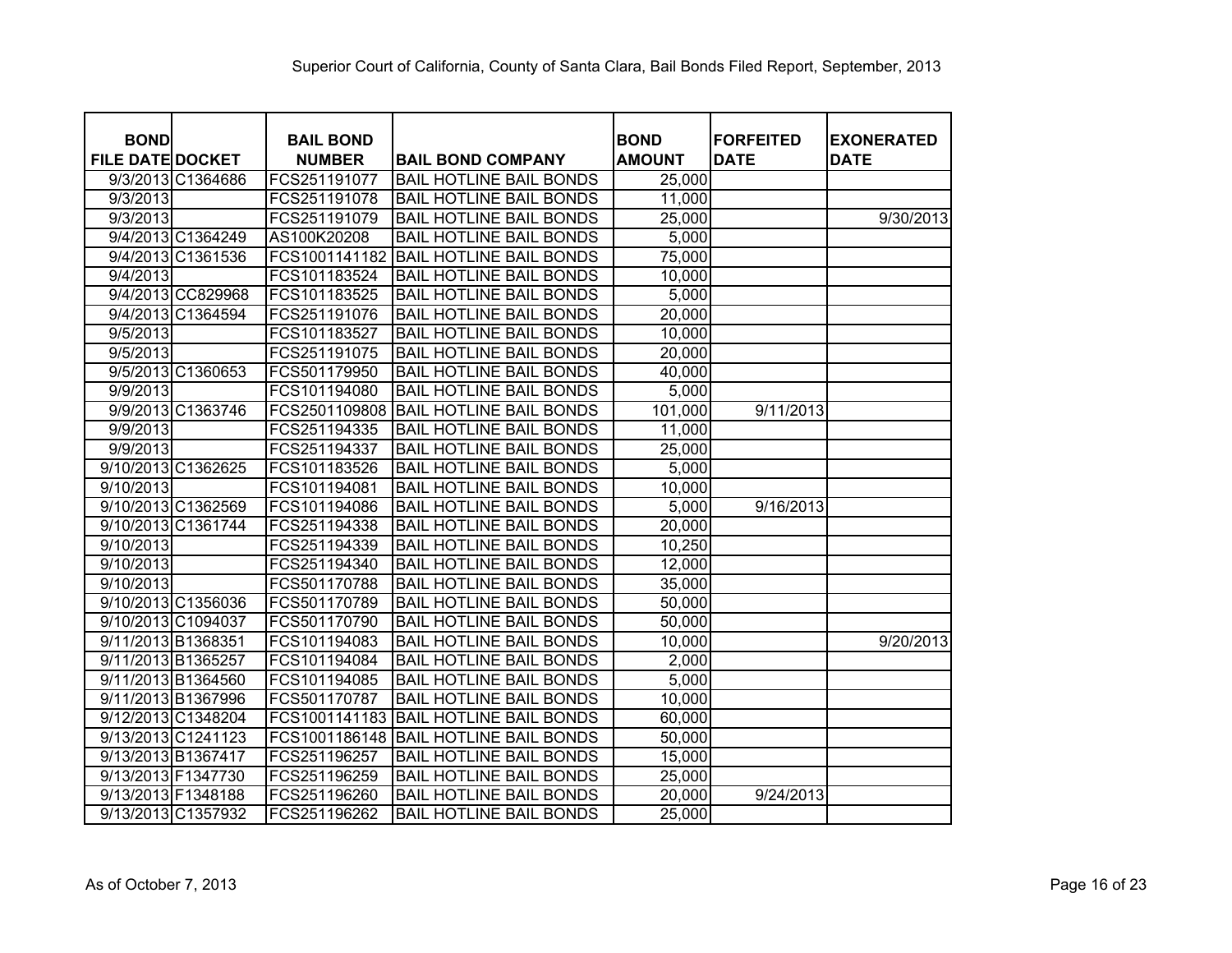| <b>BOND</b>             | <b>BAIL BOND</b> |                                 | <b>BOND</b>   | <b>FORFEITED</b> | <b>EXONERATED</b> |
|-------------------------|------------------|---------------------------------|---------------|------------------|-------------------|
| <b>FILE DATE DOCKET</b> | <b>NUMBER</b>    | <b>BAIL BOND COMPANY</b>        | <b>AMOUNT</b> | <b>DATE</b>      | <b>DATE</b>       |
| 9/13/2013 C1362982      | FCS501170791     | <b>BAIL HOTLINE BAIL BONDS</b>  | 50,000        |                  | 9/17/2013         |
| 9/16/2013               | FCS101183530     | <b>BAIL HOTLINE BAIL BONDS</b>  | 10,000        |                  |                   |
| 9/16/2013 C1366061      | FCS251196261     | <b>BAIL HOTLINE BAIL BONDS</b>  | 11,000        |                  |                   |
| 9/17/2013 F1244734      | FCS2501139785    | <b>BAIL HOTLINE BAIL BONDS</b>  | 150,000       |                  |                   |
| 9/17/2013               | FCS251196263     | <b>BAIL HOTLINE BAIL BONDS</b>  | 20,000        |                  |                   |
| 9/17/2013               | FCS251196264     | <b>BAIL HOTLINE BAIL BONDS</b>  | 16,000        |                  |                   |
| 9/18/2013 C1361746      | FCS251196265     | <b>BAIL HOTLINE BAIL BONDS</b>  | 25,000        |                  |                   |
| 9/18/2013 C1364330      | FCS501197755     | <b>BAIL HOTLINE BAIL BONDS</b>  | 45,000        |                  |                   |
| 9/19/2013 B1368545      | FCS251194344     | <b>BAIL HOTLINE BAIL BONDS</b>  | 25,000        |                  |                   |
| 9/19/2013               | FCS501179970     | <b>BAIL HOTLINE BAIL BONDS</b>  | 35,000        |                  |                   |
| 9/23/2013 C1244730      | FCS2501136000    | <b>BAIL HOTLINE BAIL BONDS</b>  | 150,000       |                  |                   |
| 9/23/2013 C1366494      | FCS251176199     | <b>BAIL HOTLINE BAIL BONDS</b>  | 25,000        | 10/3/2013        |                   |
| 9/23/2013 C1363583      | FCS251176200     | <b>BAIL HOTLINE BAIL BONDS</b>  | 1,000         |                  |                   |
| 9/23/2013 C1366518      | FCS251179855     | <b>BAIL HOTLINE BAIL BONDS</b>  | 11,000        |                  |                   |
| 9/23/2013 B1364107      | FCS251196266     | <b>BAIL HOTLINE BAIL BONDS</b>  | 15,000        |                  |                   |
| 9/23/2013 B1368229      | FCS501197756     | <b>BAIL HOTLINE BAIL BONDS</b>  | 50,000        |                  |                   |
| 9/24/2013               | FCS101183529     | <b>BAIL HOTLINE BAIL BONDS</b>  | 10,000        |                  |                   |
| 9/24/2013 B1368779      | FCS101183531     | <b>BAIL HOTLINE BAIL BONDS</b>  | 10,000        |                  |                   |
| 9/24/2013 F1348291      | FCS101183532     | <b>BAIL HOTLINE BAIL BONDS</b>  | 10,000        |                  |                   |
| 9/24/2013               | FCS101183533     | <b>BAIL HOTLINE BAIL BONDS</b>  | 10,000        |                  |                   |
| 9/24/2013 B1260445      | FCS101183552     | <b>BAIL HOTLINE BAIL BONDS</b>  | 10,000        |                  |                   |
| 9/24/2013 B1368662      | FCS501197759     | <b>BAIL HOTLINE BAIL BONDS</b>  | 30,000        |                  |                   |
| 9/30/2013               | FCS101194087     | <b>BAIL HOTLINE BAIL BONDS</b>  | 7,000         |                  |                   |
| 9/30/2013               | FCS251198100     | <b>BAIL HOTLINE BAIL BONDS</b>  | 15,000        |                  |                   |
| 9/30/2013 F1241490      | FCS501179971     | <b>BAIL HOTLINE BAIL BONDS</b>  | 50,000        |                  |                   |
| 9/30/2013 C1365819      | FCS501205082     | <b>BAIL HOTLINE BAIL BONDS</b>  | 50,000        |                  |                   |
| 9/3/2013                |                  | 5112258768 BODYGUARD BAIL BONDS | 10,000        |                  |                   |
| 9/3/2013                |                  | 5271740962 BODYGUARD BAIL BONDS | 25,000        |                  |                   |
| 9/13/2013               |                  | 5550932882 BODYGUARD BAIL BONDS | 50,000        |                  |                   |
| 9/16/2013               |                  | 5105344667 BODYGUARD BAIL BONDS | 10,000        |                  |                   |
| 9/17/2013               |                  | 5271740946 BODYGUARD BAIL BONDS | 20,000        |                  |                   |
| 9/18/2013               |                  | 5271755513 BODYGUARD BAIL BONDS | 25,000        |                  |                   |
| 9/23/2013               |                  | 5550979975 BODYGUARD BAIL BONDS | 25,000        |                  |                   |
| 9/10/2013               | 2013BB024813     | <b>DISCREET BAIL BONDS</b>      | 10,000        |                  |                   |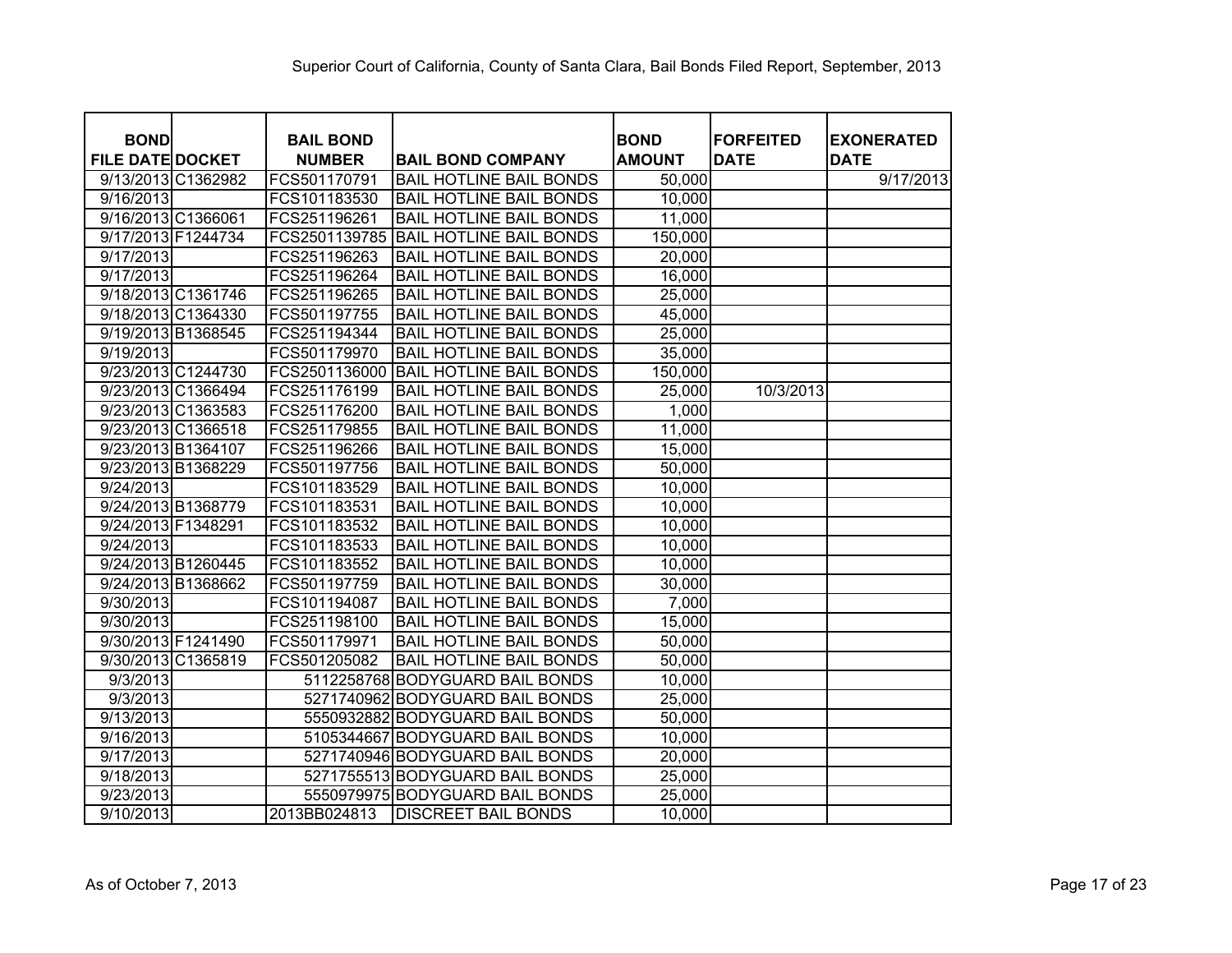| <b>BOND</b>             | <b>BAIL BOND</b> |                                  | <b>BOND</b>   | <b>FORFEITED</b> | <b>EXONERATED</b> |
|-------------------------|------------------|----------------------------------|---------------|------------------|-------------------|
| <b>FILE DATE DOCKET</b> | <b>NUMBER</b>    | <b>BAIL BOND COMPANY</b>         | <b>AMOUNT</b> | <b>DATE</b>      | <b>DATE</b>       |
| 9/16/2013 C1364809      | 2013CC019295     | <b>DISCREET BAIL BONDS</b>       | 10,000        |                  |                   |
| 9/18/2013 C1239503      | 2013EE002550     | <b>DISCREET BAIL BONDS</b>       | 10,000        |                  |                   |
| 9/23/2013               | 2013CC012078     | <b>DISCREET BAIL BONDS</b>       | 10,000        |                  |                   |
| 9/24/2013               | 2013CC019892     | <b>DISCREET BAIL BONDS</b>       | 20,000        |                  |                   |
| 9/5/2013 B1368551       | 2013DD007107     | ED MUMBERT BAIL BONDS            | 35,000        |                  |                   |
| 9/9/2013                | 2013CC009535     | ED MUMBERT BAIL BONDS            | 25,000        |                  |                   |
| 9/16/2013               | 2013AA091945     | ED MUMBERT BAIL BONDS            | 5,000         |                  |                   |
| 9/19/2013 C1366098      | 2013DD007105     | ED MUMBERT BAIL BONDS            | 25,000        |                  |                   |
| 9/23/2013               | 2013AA061353     | ED MUMBERT BAIL BONDS            | 1,250         |                  |                   |
| 9/23/2013 C1348821      | 2013BB023234     | ED MUMBERT BAIL BONDS            | 10,000        |                  |                   |
| 9/3/2013 F1347933       | 5250000731       | <b>EIGHT BALL BAIL BONDS</b>     | 250,000       |                  |                   |
| 9/11/2013               |                  | 5271556260 EIGHT BALL BAIL BONDS | 25,000        |                  |                   |
| 9/26/2013 C1365716      |                  | 5271750534 EIGHT BALL BAIL BONDS | 22,000        |                  |                   |
| 9/10/2013 C1364872      | T15050428951     | <b>GOLDEN STATE BAIL BONDS</b>   | 150,000       |                  |                   |
| 9/12/2013 C1364774      | T5050425157      | <b>GOLDEN STATE BAIL BONDS</b>   | 45,000        |                  |                   |
| 9/18/2013 C1362475      | T10050425578     | <b>GOLDEN STATE BAIL BONDS</b>   | 75,000        |                  |                   |
| 9/23/2013 B1366251      | T1050428943      | <b>GOLDEN STATE BAIL BONDS</b>   | 10,000        |                  |                   |
| 9/23/2013 C1224634      | T50504125156     | <b>GOLDEN STATE BAIL BONDS</b>   | 20,000        |                  |                   |
| 9/24/2013               | A1000687530      | <b>GOTTA GO BAIL BONDS</b>       | 7,500         |                  |                   |
| 9/16/2013 C1365136      |                  | 5112202790 JAKE'S BAIL BONDS     | 10,000        |                  |                   |
| 9/27/2013 C1361377      | A2500627362      | KEITH CARTER BAIL BONDS          | 5,000         |                  |                   |
| 9/3/2013                | S2501960751      | LATINO BAIL BONDS                | 10,000        |                  |                   |
| 9/16/2013               | S2501960753      | <b>LATINO BAIL BONDS</b>         | 25,000        |                  |                   |
| 9/18/2013               | S2501960754      | <b>LATINO BAIL BONDS</b>         | 10,000        |                  |                   |
| 9/18/2013               | S2501960756      | <b>LATINO BAIL BONDS</b>         | 11,000        |                  |                   |
| 9/23/2013               | S2501960757      | <b>LATINO BAIL BONDS</b>         | 10,000        |                  |                   |
| 9/3/2013 C1361924       | AS15K158329      | LE BAIL BONDS                    | 10,000        |                  |                   |
| 9/4/2013 C1364594       |                  | 5112205663 LE BAIL BONDS         | 10,000        |                  |                   |
| 9/4/2013 C1364594       |                  | 5112277369 LE BAIL BONDS         | 10,000        |                  |                   |
| 9/4/2013 C1364594       |                  | 5112277372 LE BAIL BONDS         | 10,000        |                  |                   |
| 9/4/2013 C1359981       |                  | 5250000504 LE BAIL BONDS         | 250,000       | 9/19/2013        |                   |
| 9/4/2013 C1359981       |                  | 5250001118 LE BAIL BONDS         | 250,000       |                  |                   |
| 9/4/2013 C1364594       |                  | 5271543600 LE BAIL BONDS         | 20,000        |                  |                   |
| 9/4/2013 C1365160       |                  | 5271543613 LE BAIL BONDS         | 26,000        |                  |                   |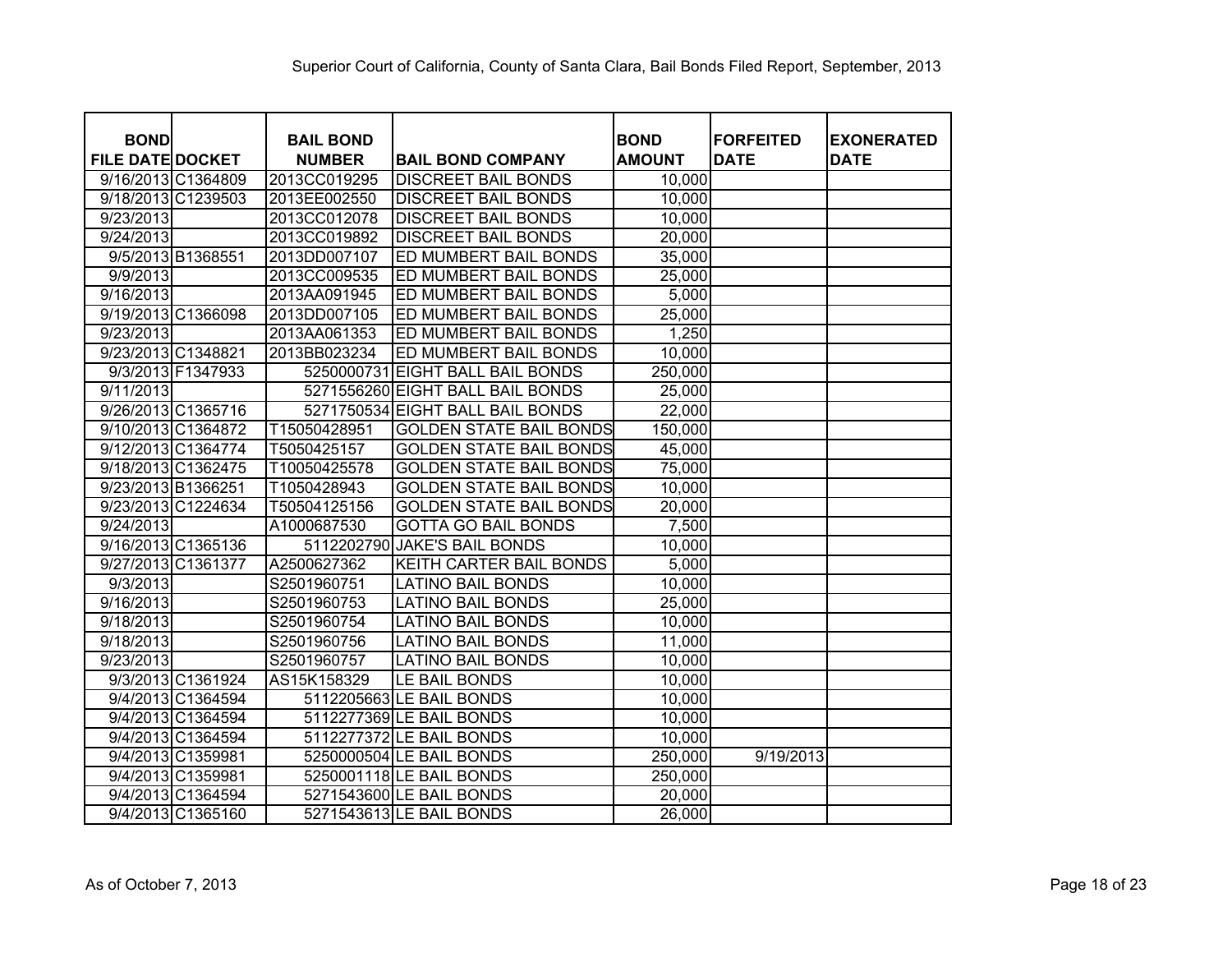| <b>BOND</b>             |                   | <b>BAIL BOND</b> |                                 | <b>BOND</b>   | <b>FORFEITED</b> | <b>EXONERATED</b> |
|-------------------------|-------------------|------------------|---------------------------------|---------------|------------------|-------------------|
| <b>FILE DATE DOCKET</b> |                   | <b>NUMBER</b>    | <b>BAIL BOND COMPANY</b>        | <b>AMOUNT</b> | <b>DATE</b>      | <b>DATE</b>       |
|                         | 9/4/2013 C1364594 |                  | 5271555078LE BAIL BONDS         | 20,000        |                  |                   |
|                         | 9/4/2013 C1363927 |                  | 5550916000 LE BAIL BONDS        | 50,000        | 9/17/2013        |                   |
|                         | 9/4/2013 C1365217 | AS15K159278      | LE BAIL BONDS                   | 5,000         |                  |                   |
|                         | 9/4/2013 C1364318 | AS15K59279       | LE BAIL BONDS                   | 10,000        |                  |                   |
|                         | 9/4/2013 C1364594 | AS30K71406       | LE BAIL BONDS                   | 30,000        |                  |                   |
|                         | 9/5/2013 C1364377 |                  | 5150000354 LE BAIL BONDS        | 110,000       |                  |                   |
| 9/5/2013                |                   | AS15K162467      | LE BAIL BONDS                   | 10,000        |                  |                   |
|                         | 9/6/2013 C1365125 |                  | 5550921804 LE BAIL BONDS        | 31,000        |                  |                   |
|                         | 9/9/2013 C1366565 |                  | 5112260800 LE BAIL BONDS        | 10,000        |                  |                   |
|                         | 9/9/2013 C1364776 |                  | 5112277356 LE BAIL BONDS        | 10,000        |                  |                   |
|                         | 9/9/2013 C1110365 |                  | 5271555023 LE BAIL BONDS        | 25,000        | 9/19/2013        |                   |
|                         | 9/9/2013 C1364594 |                  | 5271726481 LE BAIL BONDS        | 20,000        |                  |                   |
| 9/9/2013                |                   | AS15K162465      | LE BAIL BONDS                   | 10,000        |                  |                   |
| 9/16/2013               |                   |                  | 5112260798 LE BAIL BONDS        | 10,000        |                  |                   |
| 9/16/2013               |                   |                  | 5271726452 LE BAIL BONDS        | 25,000        |                  |                   |
| 9/16/2013               |                   |                  | 5550921792 LE BAIL BONDS        | 35,000        |                  |                   |
| 9/16/2013               |                   |                  | 55509155991 LE BAIL BONDS       | 31,000        |                  |                   |
| 9/17/2013 C1365191      |                   |                  | 5105345057 LE BAIL BONDS        | 75,000        |                  |                   |
| 9/18/2013 C1366562      |                   |                  | 5271543598 LE BAIL BONDS        | 20,000        |                  |                   |
| 9/18/2013               |                   |                  | 5271726449 LE BAIL BONDS        | 26,000        |                  |                   |
| 9/19/2013 C1362570      |                   |                  | 5271543585 LE BAIL BONDS        | 25,000        |                  | 9/30/2013         |
| 9/23/2013 C1091750      |                   |                  | 5271726465 LE BAIL BONDS        | 25,000        |                  |                   |
| 9/23/2013 C1076267      |                   |                  | 5550915988 LE BAIL BONDS        | 50,000        |                  |                   |
| 9/23/2013               |                   | AS15K163961      | LE BAIL BONDS                   | 10,000        |                  |                   |
| 9/23/2013               |                   | AS30K72121       | LE BAIL BONDS                   | 25,000        |                  |                   |
| 9/27/2013 C1364606      |                   | AS50K44583       | LE BAIL BONDS                   | 45,000        |                  | 9/27/2013         |
| 9/30/2013               |                   |                  | 5112301099 LE BAIL BONDS        | 10,000        |                  |                   |
| 9/30/2013 C1365271      |                   |                  | 5271755935 LE BAIL BONDS        | 25,000        |                  |                   |
| 9/30/2013               |                   | AS30K72120       | LE BAIL BONDS                   | 25,000        |                  |                   |
| 9/19/2013 C1075521      |                   | A2500694123      | <b>LEONARD PADILLA BAIL BON</b> | 15,000        |                  |                   |
|                         | 9/3/2013 C1096133 | 2013AA091191     | <b>LUNA BAIL BONDS</b>          | 2,500         |                  |                   |
| 9/3/2013                |                   | 2013CC018426     | <b>LUNA BAIL BONDS</b>          | 20,000        |                  |                   |
|                         | 9/3/2013 C1364679 | 2013DD010592     | <b>LUNA BAIL BONDS</b>          | 25,000        |                  |                   |
| 9/3/2013                |                   | 2013DD010593     | <b>LUNA BAIL BONDS</b>          | 13,000        |                  | 9/26/2013         |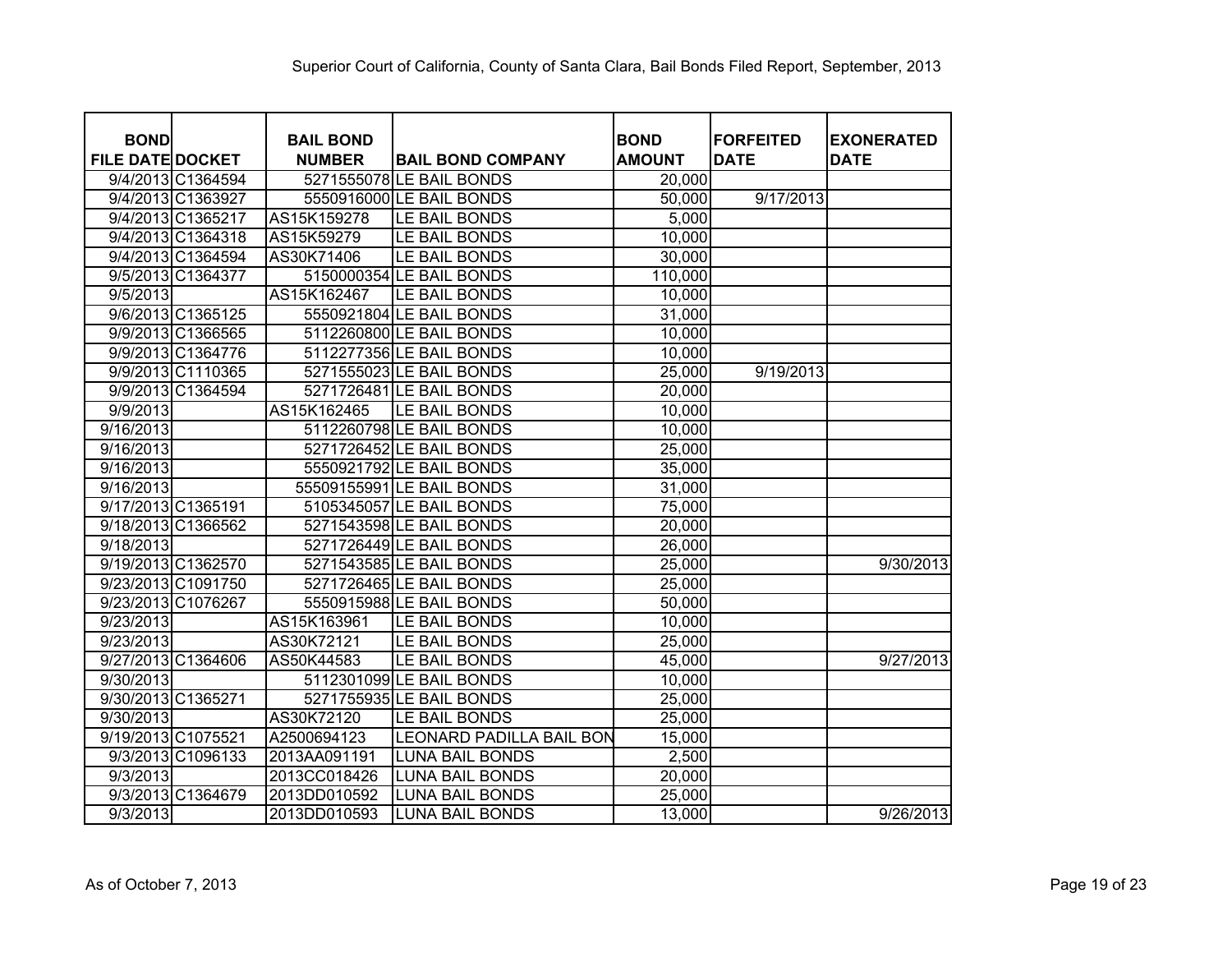| <b>BOND</b><br><b>FILE DATE DOCKET</b> | <b>BAIL BOND</b><br><b>NUMBER</b> | <b>BAIL BOND COMPANY</b> | <b>BOND</b><br><b>AMOUNT</b> | <b>FORFEITED</b><br><b>DATE</b> | <b>EXONERATED</b><br><b>DATE</b> |
|----------------------------------------|-----------------------------------|--------------------------|------------------------------|---------------------------------|----------------------------------|
| 9/3/2013                               | 2013FF000775                      | <b>LUNA BAIL BONDS</b>   | 75,000                       |                                 | 9/27/2013                        |
| 9/5/2013 C1365113                      | 2013CC011359                      | <b>LUNA BAIL BONDS</b>   | 15,000                       |                                 |                                  |
| 9/5/2013                               | 2013CC018742                      | <b>LUNA BAIL BONDS</b>   | 27,000                       |                                 | 10/2/2013                        |
| 9/5/2013 F1348084                      | 2013DD010595                      | <b>LUNA BAIL BONDS</b>   | 25,000                       |                                 |                                  |
| 9/5/2013 B1368460                      | 2013EE004015                      | <b>LUNA BAIL BONDS</b>   | 60,000                       |                                 |                                  |
| 9/5/2013                               | 2013EE004020                      | <b>LUNA BAIL BONDS</b>   | 100,000                      |                                 | 9/26/2013                        |
| 9/6/2013 F1243831                      | 2013BB025291                      | <b>LUNA BAIL BONDS</b>   | 10,000                       |                                 | 9/25/2013                        |
| 9/6/2013 F1036733                      | 2013BB025292                      | <b>LUNA BAIL BONDS</b>   | 10,000                       |                                 |                                  |
| 9/6/2013 C1364747                      | 2013CC019704                      | <b>LUNA BAIL BONDS</b>   | 15,000                       |                                 |                                  |
| 9/6/2013                               | 2013DD011055                      | <b>LUNA BAIL BONDS</b>   | 50,000                       |                                 |                                  |
| 9/6/2013 C1364789                      | 2013EE005441                      | <b>LUNA BAIL BONDS</b>   | 100,000                      |                                 |                                  |
| 9/9/2013                               | 2013BB025294                      | <b>LUNA BAIL BONDS</b>   | 10,000                       |                                 |                                  |
| 9/9/2013                               | 2013CC019707                      | <b>LUNA BAIL BONDS</b>   | 25,000                       |                                 |                                  |
| 9/9/2013 C1365143                      | 2013EE004016                      | <b>LUNA BAIL BONDS</b>   | 61,000                       |                                 |                                  |
| 9/10/2013                              | 2013AA092865                      | <b>LUNA BAIL BONDS</b>   | 1,000                        |                                 |                                  |
| 9/10/2013                              | 2013BB025295                      | <b>LUNA BAIL BONDS</b>   | 6,000                        |                                 |                                  |
| 9/10/2013 F1345420                     | 2013CC019702                      | <b>LUNA BAIL BONDS</b>   | 25,000                       |                                 |                                  |
| 9/10/2013                              | 2013EE005450                      | <b>LUNA BAIL BONDS</b>   | 100,000                      |                                 |                                  |
| 9/11/2013 F1347529                     | 2013AA101427                      | <b>LUNA BAIL BONDS</b>   | 5,000                        |                                 |                                  |
| 9/11/2013 B1367273                     | 2013AA101438                      | <b>LUNA BAIL BONDS</b>   | 5,000                        |                                 |                                  |
| 9/11/2013                              | 2013BB025293                      | <b>LUNA BAIL BONDS</b>   | 10,000                       |                                 |                                  |
| 9/11/2013 C1363366                     | 2013BB025297                      | <b>LUNA BAIL BONDS</b>   | 10,000                       |                                 |                                  |
| 9/11/2013                              | 2013DD010580                      | <b>LUNA BAIL BONDS</b>   | 40,000                       |                                 |                                  |
| 9/11/2013 F1348282                     | 2013DD010596                      | <b>LUNA BAIL BONDS</b>   | 10,000                       | 9/20/2013                       |                                  |
| 9/12/2013                              | 2013AA101436                      | <b>LUNA BAIL BONDS</b>   | 5,000                        |                                 |                                  |
| 9/16/2013 C1366019                     | 2013BB025298                      | <b>LUNA BAIL BONDS</b>   | 11,000                       |                                 |                                  |
| 9/16/2013 B1368490                     | 2013CC019696                      | <b>LUNA BAIL BONDS</b>   | 26,000                       |                                 |                                  |
| 9/16/2013                              | 2013DD011051                      | <b>LUNA BAIL BONDS</b>   | 50,000                       |                                 |                                  |
| 9/16/2013 B1368498                     | 2013DD011507                      | <b>LUNA BAIL BONDS</b>   | 50,000                       |                                 |                                  |
| 9/16/2013                              | 2013DD011508                      | <b>LUNA BAIL BONDS</b>   | 25,000                       |                                 |                                  |
| 9/16/2013 C1365334                     | 2013EE005449                      | <b>LUNA BAIL BONDS</b>   | 61,000                       |                                 |                                  |
| 9/16/2013 B1367783                     | S2501960752                       | <b>LUNA BAIL BONDS</b>   | 5,000                        |                                 |                                  |
| 9/17/2013                              | 2013AA101431                      | <b>LUNA BAIL BONDS</b>   | 5,000                        |                                 |                                  |
| 9/18/2013 C1363540                     | 2013CC019708                      | <b>LUNA BAIL BONDS</b>   | 25,000                       |                                 |                                  |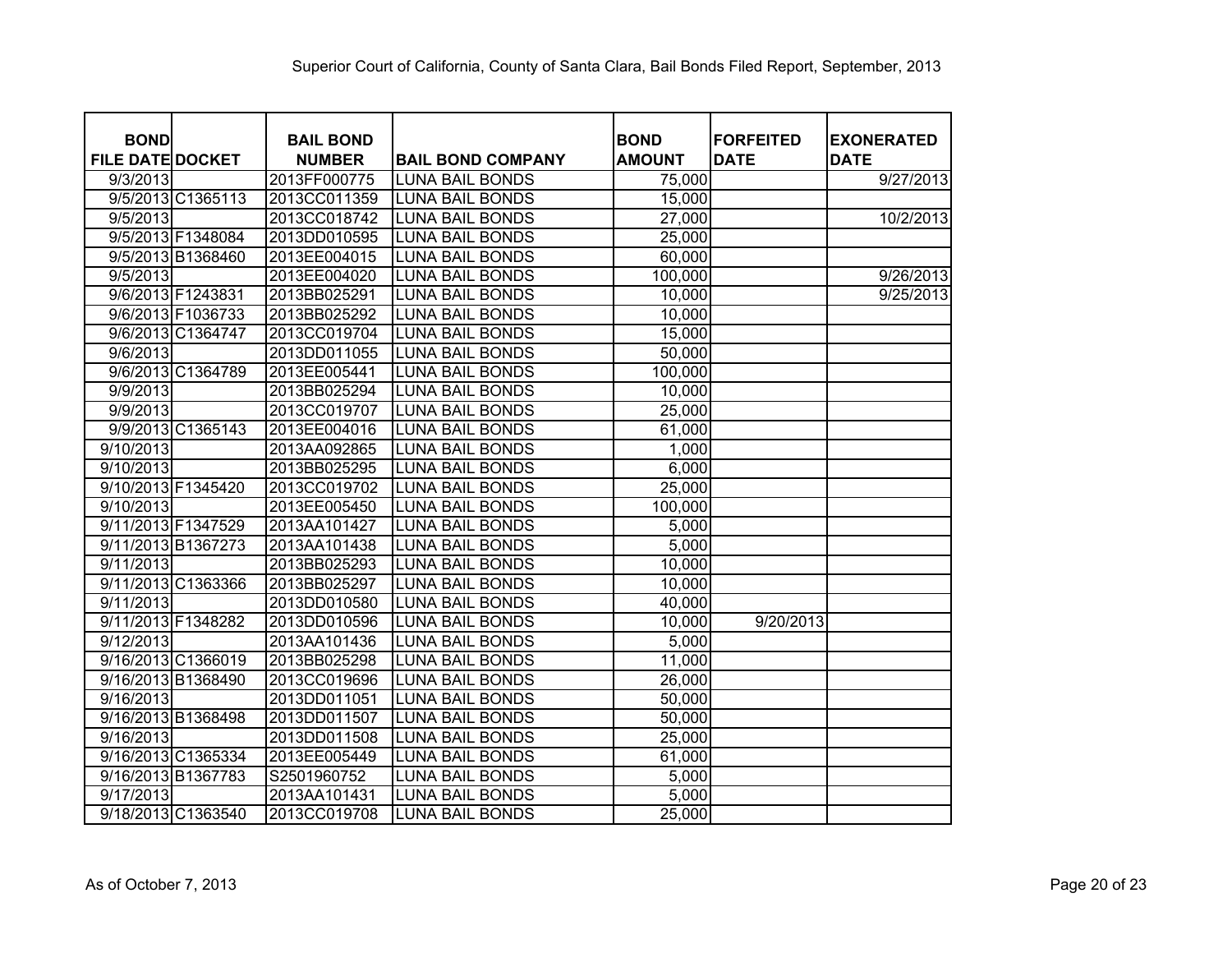| <b>BOND</b>             | <b>BAIL BOND</b> |                          | <b>BOND</b>   | <b>FORFEITED</b> | <b>EXONERATED</b> |
|-------------------------|------------------|--------------------------|---------------|------------------|-------------------|
| <b>FILE DATE DOCKET</b> | <b>NUMBER</b>    | <b>BAIL BOND COMPANY</b> | <b>AMOUNT</b> | <b>DATE</b>      | <b>DATE</b>       |
| 9/19/2013 F1348232      | 2013AA101437     | <b>LUNA BAIL BONDS</b>   | 1,000         |                  |                   |
| 9/20/2013               | 2013DD011565     | <b>LUNA BAIL BONDS</b>   | 50,000        |                  |                   |
| 9/23/2013 C1364770      | 2013BB025296     | <b>LUNA BAIL BONDS</b>   | 10,000        |                  |                   |
| 9/23/2013 C1356120      | 2013BB025679     | <b>LUNA BAIL BONDS</b>   | 10,000        |                  | 9/27/2013         |
| 9/23/2013 C1360139      | 2013CC019691     | <b>LUNA BAIL BONDS</b>   | 10,000        |                  |                   |
| 9/23/2013 C1365139      | 2013DD011499     | <b>LUNA BAIL BONDS</b>   | 30,000        |                  |                   |
| 9/24/2013               | 2013CC019693     | <b>LUNA BAIL BONDS</b>   | 10,000        |                  |                   |
| 9/24/2013               | 2013CC020174     | <b>LUNA BAIL BONDS</b>   | 16,000        |                  |                   |
| 9/24/2013 C1354010      | 2013DD01562      | <b>LUNA BAIL BONDS</b>   | 20,000        |                  |                   |
| 9/24/2013               | 2013FF000945     | <b>LUNA BAIL BONDS</b>   | 105,000       |                  |                   |
| 9/26/2013 C1353168      | 2013FF000944     | <b>LUNA BAIL BONDS</b>   | 130,000       |                  |                   |
| 9/30/2013               | 2013DD011497     | <b>LUNA BAIL BONDS</b>   | 30,000        |                  |                   |
| 9/30/2013               | 2013DD011509     | <b>LUNA BAIL BONDS</b>   | 25,000        |                  |                   |
| 9/30/2013               | S2502081141      | <b>LYNNS BAIL BONDS</b>  | 25,000        |                  |                   |
| 9/5/2013 C1090687       | FCS51179479      | MARTINEZ FAMILY BAIL BON | 5,000         |                  |                   |
| 9/26/2013 C1362895      | IS100K38290      | METRO ONE, INC           | 8,000         |                  |                   |
| 9/26/2013 C1365509      | IS50K86901       | METRO ONE, INC           | 10,000        |                  |                   |
| 9/4/2013 C1366563       | 2013FF000873     | PACIFIC COAST BAIL BONDS | 10,000        |                  |                   |
| 9/5/2013 B1364871       | 2013BB024246     | PACIFIC COAST BAIL BONDS | 5,000         |                  |                   |
| 9/5/2013 B1368041       | 2013EE005334     | PACIFIC COAST BAIL BONDS | 15,000        |                  |                   |
| 9/9/2013                | 2013CC019636     | PACIFIC COAST BAIL BONDS | 25,000        |                  |                   |
| 9/9/2013                | 2013DD011494     | PACIFIC COAST BAIL BONDS | 35,000        |                  |                   |
| 9/10/2013 C1363255      | 2013AA089191     | PACIFIC COAST BAIL BONDS | 5,000         |                  |                   |
| 9/10/2013               | 2013BB025281     | PACIFIC COAST BAIL BONDS | 10,000        |                  |                   |
| 9/10/2013               | 2013CC019638     | PACIFIC COAST BAIL BONDS | 25,000        |                  |                   |
| 9/11/2013 F1137701      | 2013CC019635     | PACIFIC COAST BAIL BONDS | 15,000        |                  |                   |
| 9/16/2013 B1263097      | 2013DD011495     | PACIFIC COAST BAIL BONDS | 15,000        |                  |                   |
| 9/16/2013 B1263771      | 2013DD011496     | PACIFIC COAST BAIL BONDS | 50,000        |                  |                   |
| 9/17/2013 C1366105      | 2013CC020030     | PACIFIC COAST BAIL BONDS | 25,000        |                  |                   |
| 9/19/2013 B1367881      | 2013BB025282     | PACIFIC COAST BAIL BONDS | 10,000        |                  |                   |
| 9/20/2013               | 2013BB025881     | PACIFIC COAST BAIL BONDS | 10,000        |                  |                   |
| 9/20/2013 F1140299      | 2013CC020093     | PACIFIC COAST BAIL BONDS | 30,000        |                  |                   |
| 9/23/2013 C1362010      | 2013BB025284     | PACIFIC COAST BAIL BONDS | 10,000        |                  |                   |
| 9/23/2013 C1362587      | 2013BB025861     | PACIFIC COAST BAIL BONDS | 7,500         |                  |                   |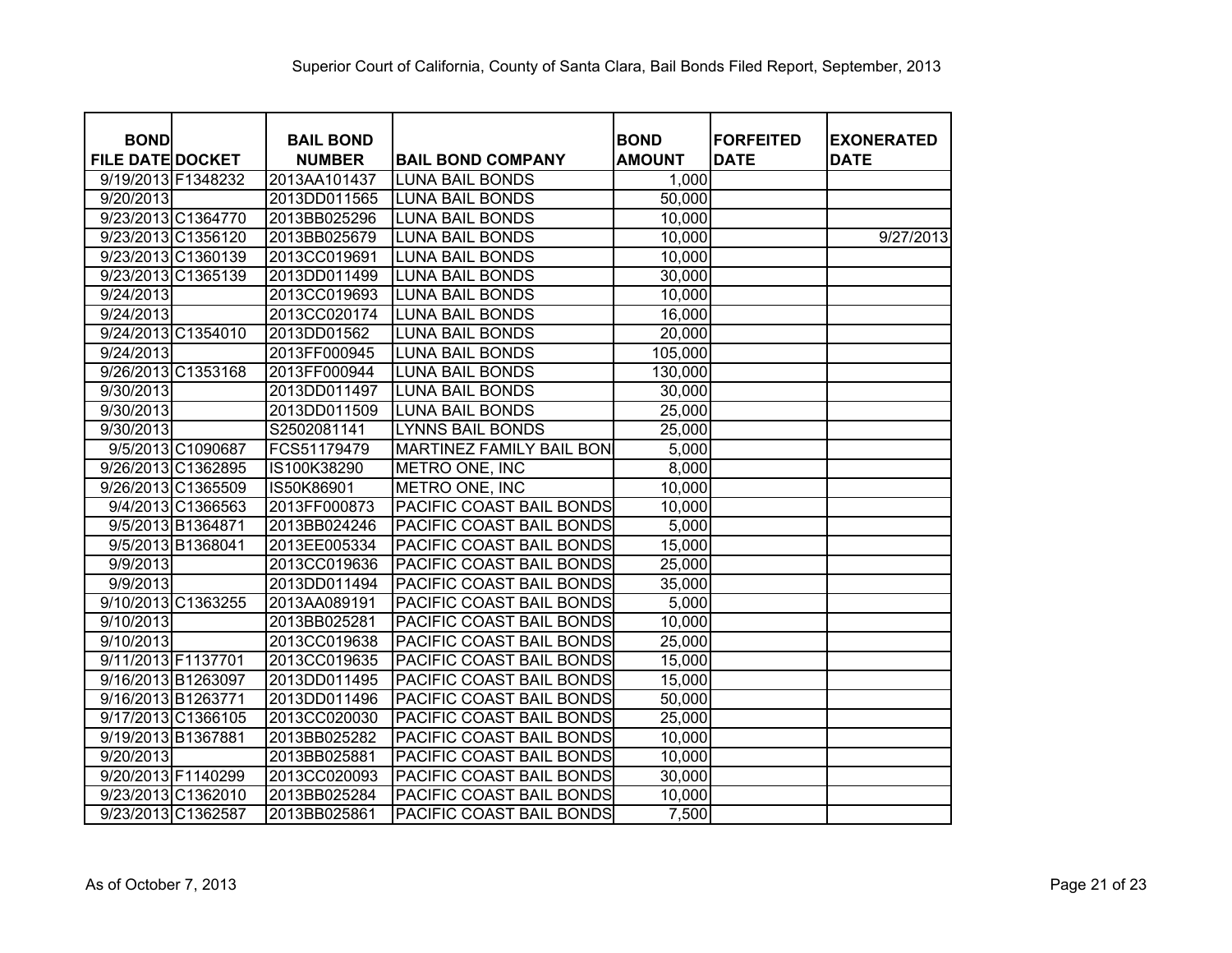| <b>BOND</b><br><b>FILE DATE DOCKET</b> |                   | <b>BAIL BOND</b><br><b>NUMBER</b> | <b>BAIL BOND COMPANY</b>       | <b>BOND</b><br><b>AMOUNT</b> | <b>FORFEITED</b><br><b>DATE</b> | <b>EXONERATED</b><br><b>DATE</b> |
|----------------------------------------|-------------------|-----------------------------------|--------------------------------|------------------------------|---------------------------------|----------------------------------|
| 9/27/2013                              |                   | 2013CC020094                      | PACIFIC COAST BAIL BONDS       | 10,000                       |                                 |                                  |
| 9/30/2013 B1367122                     |                   | 2013FF000943                      | PACIFIC COAST BAIL BONDS       | 10,000                       |                                 |                                  |
| 9/10/2013 C1360247                     |                   | CBC5001014851                     | <b>PEACOCK BAIL BONDS</b>      | 40,000                       |                                 |                                  |
|                                        | 9/5/2013 CC895107 | AS15K160831                       | <b>QUINCY BAIL BONDS</b>       | 10,000                       |                                 | 9/23/2013                        |
| 9/10/2013 C1364671                     |                   | IS30K143281                       | SACRAMENTO BAIL BONDS,         | 20,000                       |                                 |                                  |
| 9/17/2013 C1364290                     |                   | AS30K72254                        | SANTA CRUZ BAIL BONDS          | 25,000                       |                                 |                                  |
| 9/5/2013                               |                   | 2013CC018941                      | <b>TAPOUT BAIL BONDS</b>       | 25,000                       |                                 | 9/30/2013                        |
|                                        | 9/6/2013 C1360888 | 2013BB024225                      | <b>TAPOUT BAIL BONDS</b>       | 10,000                       |                                 | 9/18/2013                        |
|                                        | 9/9/2013 C1121064 | 2013BB024226                      | <b>TAPOUT BAIL BONDS</b>       | 5,000                        |                                 |                                  |
| 9/10/2013 C1363288                     |                   | 2013BB024223                      | <b>TAPOUT BAIL BONDS</b>       | 10,000                       |                                 |                                  |
| 9/12/2013                              |                   | 2013BB024227                      | <b>TAPOUT BAIL BONDS</b>       | 5,000                        |                                 |                                  |
| 9/13/2013 C1367017                     |                   | 2013DD005486                      | <b>TAPOUT BAIL BONDS</b>       | 35,250                       |                                 |                                  |
| 9/17/2013 C1364561                     |                   | 2013BB024229                      | <b>TAPOUT BAIL BONDS</b>       | 10,000                       |                                 |                                  |
| 9/17/2013 B1263983                     |                   | 2013CC018947                      | <b>TAPOUT BAIL BONDS</b>       | 20,000                       |                                 |                                  |
| 9/24/2013 C1366900                     |                   | 2013BB025796                      | <b>TAPOUT BAIL BONDS</b>       | 11,000                       |                                 |                                  |
| 9/30/2013 B1260924                     |                   | 2013BB025797                      | <b>TAPOUT BAIL BONDS</b>       | 10,000                       |                                 |                                  |
| 9/3/2013                               |                   | IS30K149609                       | TEDD WALLACE BAIL BONDS        | 25,000                       |                                 |                                  |
| 9/3/2013                               |                   | AS30K70769                        | THANG VO BAIL BONDS            | 25,000                       |                                 | 9/30/2013                        |
| 9/11/2013                              |                   | AS50K45664                        | THANG VO BAIL BONDS            | 25,000                       |                                 |                                  |
| 9/27/2013 F1348054                     |                   | AS30K72791                        | THANG VO BAIL BONDS            | 7,500                        |                                 |                                  |
|                                        | 9/3/2013 C1112909 | 2013AA078842                      | <b>VERONICA MELERO BAIL BO</b> | 5,000                        |                                 |                                  |
|                                        | 9/3/2013 B1260698 | 2013BB022984                      | <b>VERONICA MELERO BAIL BO</b> | 10,000                       |                                 |                                  |
| 9/3/2013                               |                   | 2013CC018743                      | VERONICA MELERO BAIL BO        | 15,000                       |                                 |                                  |
| 9/3/2013                               |                   | 2013CC018744                      | <b>VERONICA MELERO BAIL BO</b> | 26,000                       |                                 | 9/30/2013                        |
| 9/3/2013                               |                   | 2013CC018747                      | <b>VERONICA MELERO BAIL BO</b> | 20,000                       |                                 | 9/30/2013                        |
|                                        | 9/3/2013 C1365213 | 2013CC018748                      | <b>VERONICA MELERO BAIL BO</b> | 25,000                       | 9/16/2013                       |                                  |
|                                        | 9/3/2013 C1363332 | 2013CC018749                      | <b>VERONICA MELERO BAIL BO</b> | 25,000                       |                                 |                                  |
|                                        | 9/3/2013 F1347587 | 2013DD009430                      | <b>VERONICA MELERO BAIL BO</b> | 20,000                       |                                 |                                  |
|                                        | 9/3/2013 C1361120 | 2013DD010598                      | <b>VERONICA MELERO BAIL BO</b> | 50,000                       |                                 |                                  |
| 9/10/2013 C1362816                     |                   | 2013EE005442                      | <b>VERONICA MELERO BAIL BO</b> | 85,000                       |                                 |                                  |
| 9/11/2013                              |                   | 2013BB025165                      | <b>VERONICA MELERO BAIL BO</b> | 10,000                       |                                 |                                  |
| 9/12/2013 C1361743                     |                   | 2013CC019591                      | <b>VERONICA MELERO BAIL BO</b> | 25,000                       |                                 |                                  |
| 9/12/2013                              |                   | 2013CC019597                      | <b>VERONICA MELERO BAIL BO</b> | 20,000                       |                                 |                                  |
| 9/13/2013                              |                   | 2013CC019596                      | <b>VERONICA MELERO BAIL BO</b> | 25,000                       |                                 |                                  |